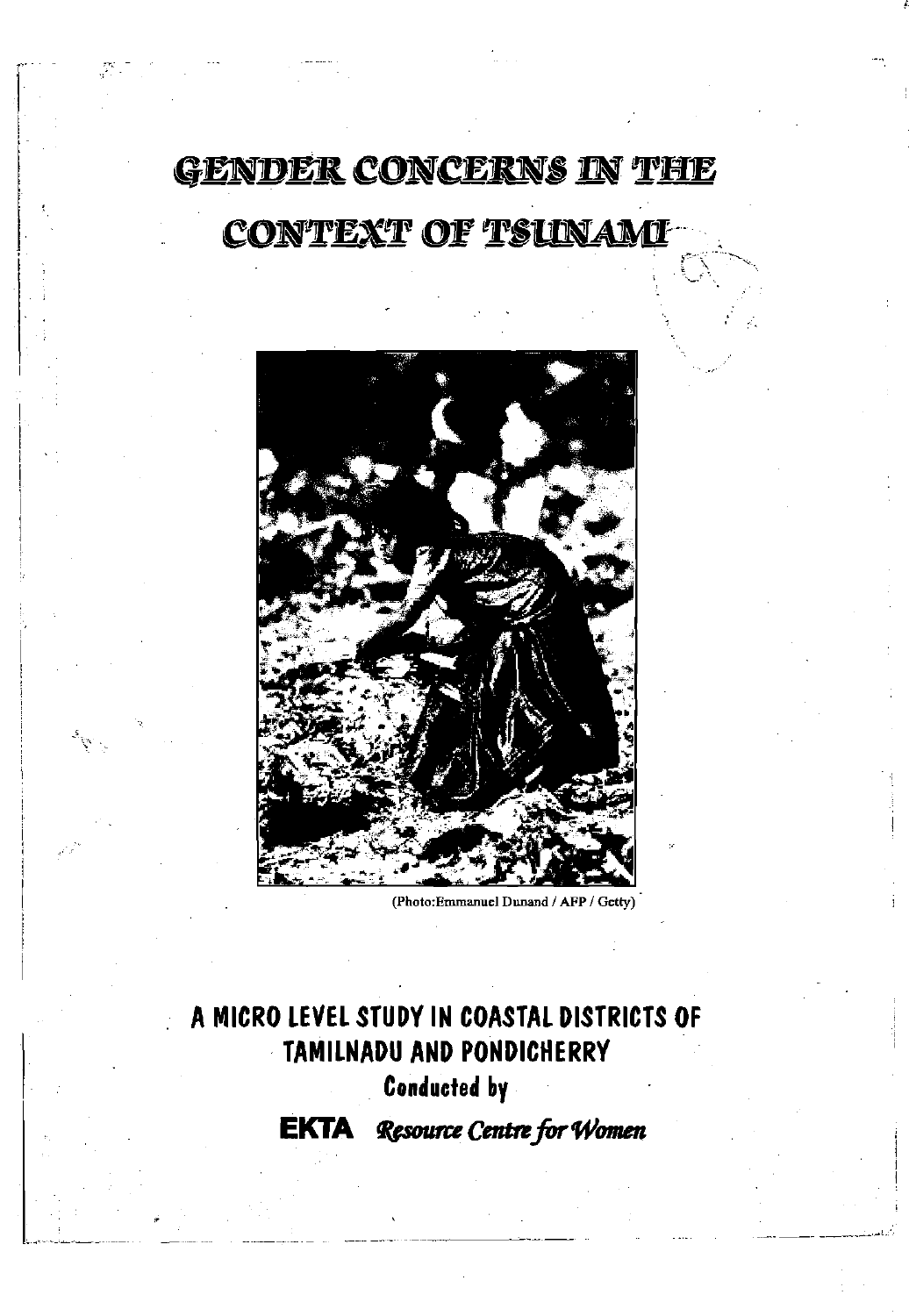

## **GENDER CONCERNS IN THE**

### **CONTEXT OF TSUNAMI**

### **A MICRO LEVEL STUDY IN COASTAL DISTRICTS OF TAMILNADU AND PONDICHERRY Conducted by**

**EKTA** Resource Centre for Women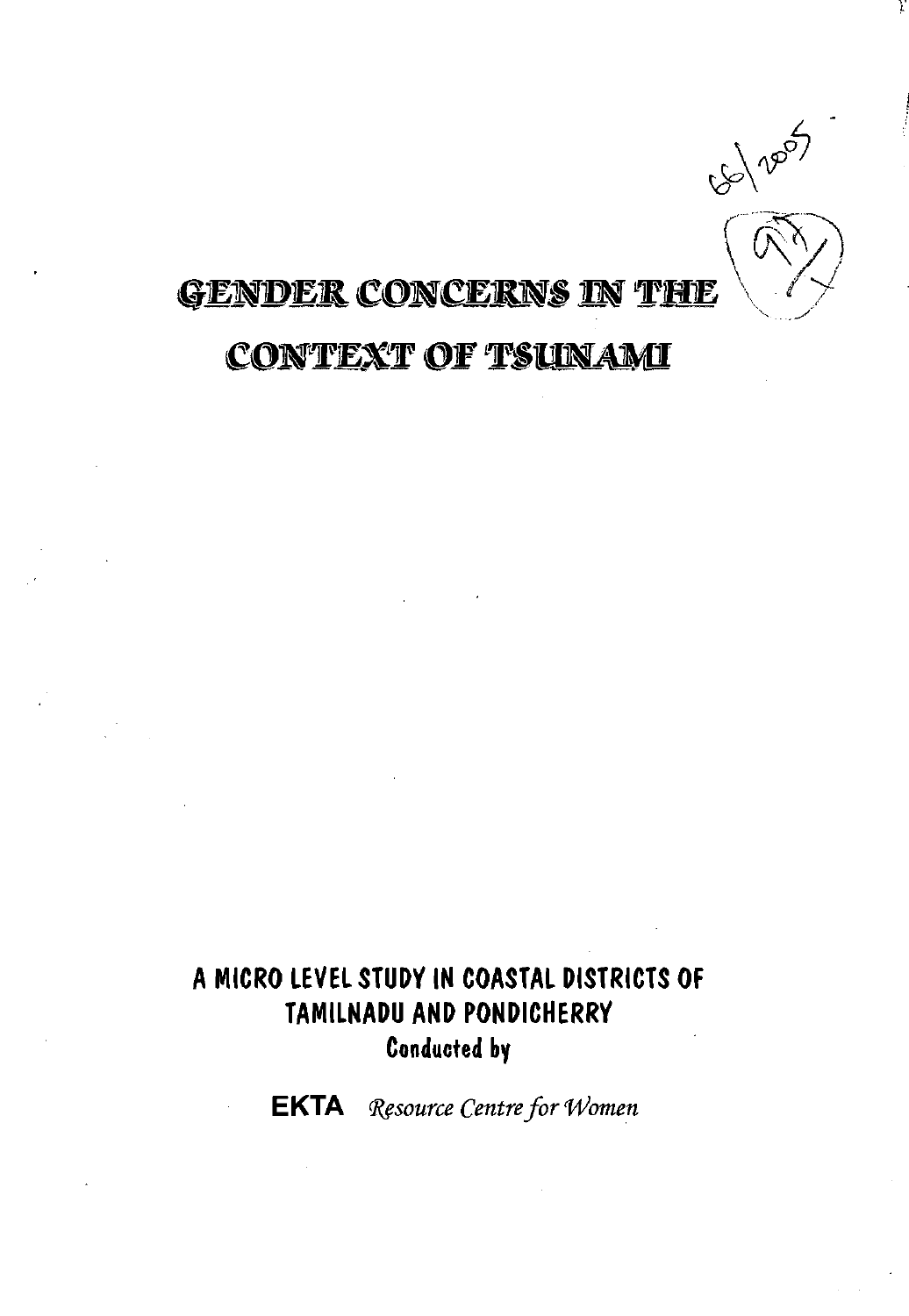### *ACKNOWLEDGEMENT*

At the outset, we sincerely thank the women from the communities affected by tsunami in Tamil Nadu for sharing their life experiences with us.

Our special thanks are due to SNEHA in Nagai and LAW TRUST for their support in Tiruvarur, Tanjore and Pudukottai, MANUSHI in Cuddalore, ARUMBUGAL in Tirunelveli, PURA in kanyakumari and HFO in Tuticorin for their support in coordinating the meetings and facilitating interactions at field levels.

We express our appreciation to Ms.Ranjani K.Murthy for reviewing the report and giving guidance to the study.

Our appreciation is to the team members of EKTA for their valuable support in giving the study a final shape.  $\rightarrow$ 

We thankfully acknowledge the support of Centre for World Solidarity (CWS) for helping us to undertake this study by providing moral and financial support.

**Bimla Chandrasekar Director, EKTA**  01.12.05.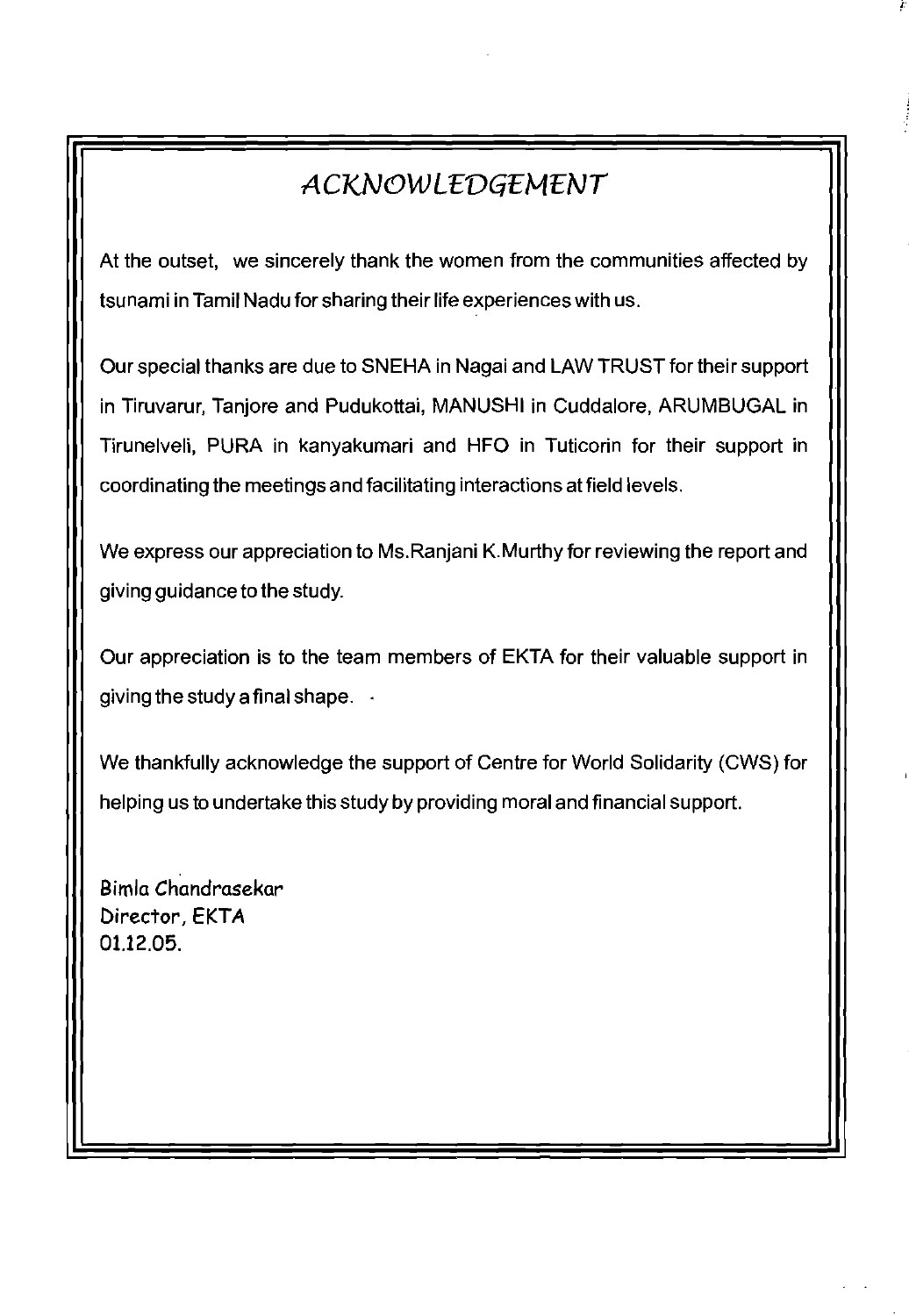| Table of Contents                                                    |  |
|----------------------------------------------------------------------|--|
| Chapter I                                                            |  |
| <b>Introduction</b><br>_______________________________               |  |
| Need for the study<br>----------------- --------------<br>2          |  |
| ---------------------------------<br><b>Aims and objectives</b><br>3 |  |
| Methodology & Structure of the report ----- --------------<br>-4     |  |
| Chapter II                                                           |  |
| Gender agenda of UN Conventions in the context of disaster           |  |
| 5<br><b>Beijing Platform for Action</b><br>-----------------------   |  |
| CEDAW & Commission on the status of women ----<br>6                  |  |
| <b>Framework of Disaster Risk Reduction --------------</b><br>7      |  |
| Chapter III                                                          |  |
| <b>Overall Impact of Tsunami</b>                                     |  |
| <b>Physical impact</b><br>8                                          |  |
| <b>Ecological impact</b><br>____________________________<br>9        |  |
| Social impact & Cultural impact<br>10                                |  |
|                                                                      |  |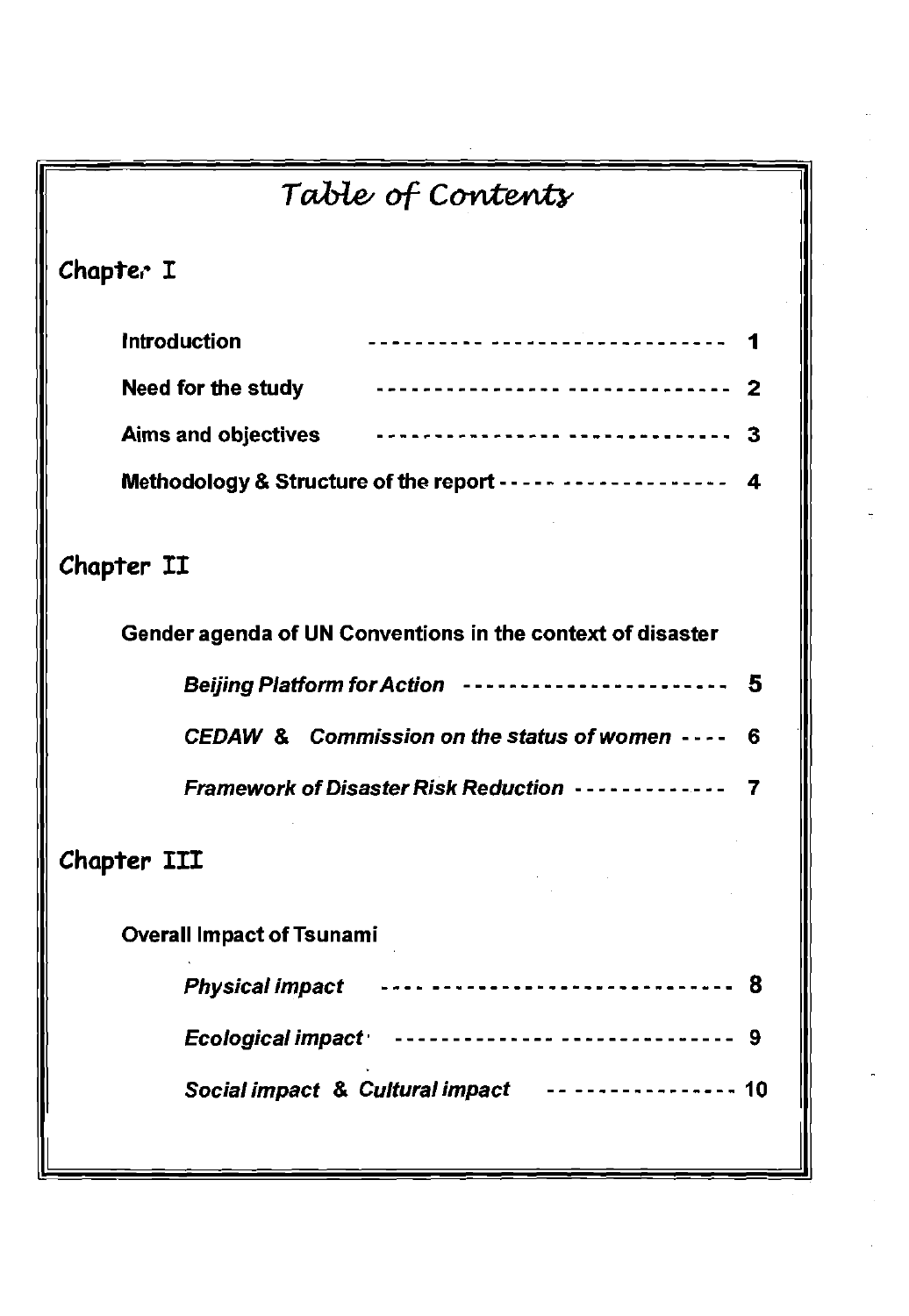| Chapter IV                                                |
|-----------------------------------------------------------|
| <b>Observations from the field</b>                        |
| Relief and Rehabilitation ------------------------ 12     |
| Health and Sanitation --------------- ------------ 15     |
|                                                           |
| Shelter / Housing ------- --------------- --------- 18    |
|                                                           |
| Greater vulnerability of women ----------- -------- 22    |
| Violence Against Women ---------------- -------- 24       |
| The Role of civil society organizations ----- -------- 25 |
| Chapter V                                                 |
| Suggestions and Recommendations ----- --------------- 27  |
|                                                           |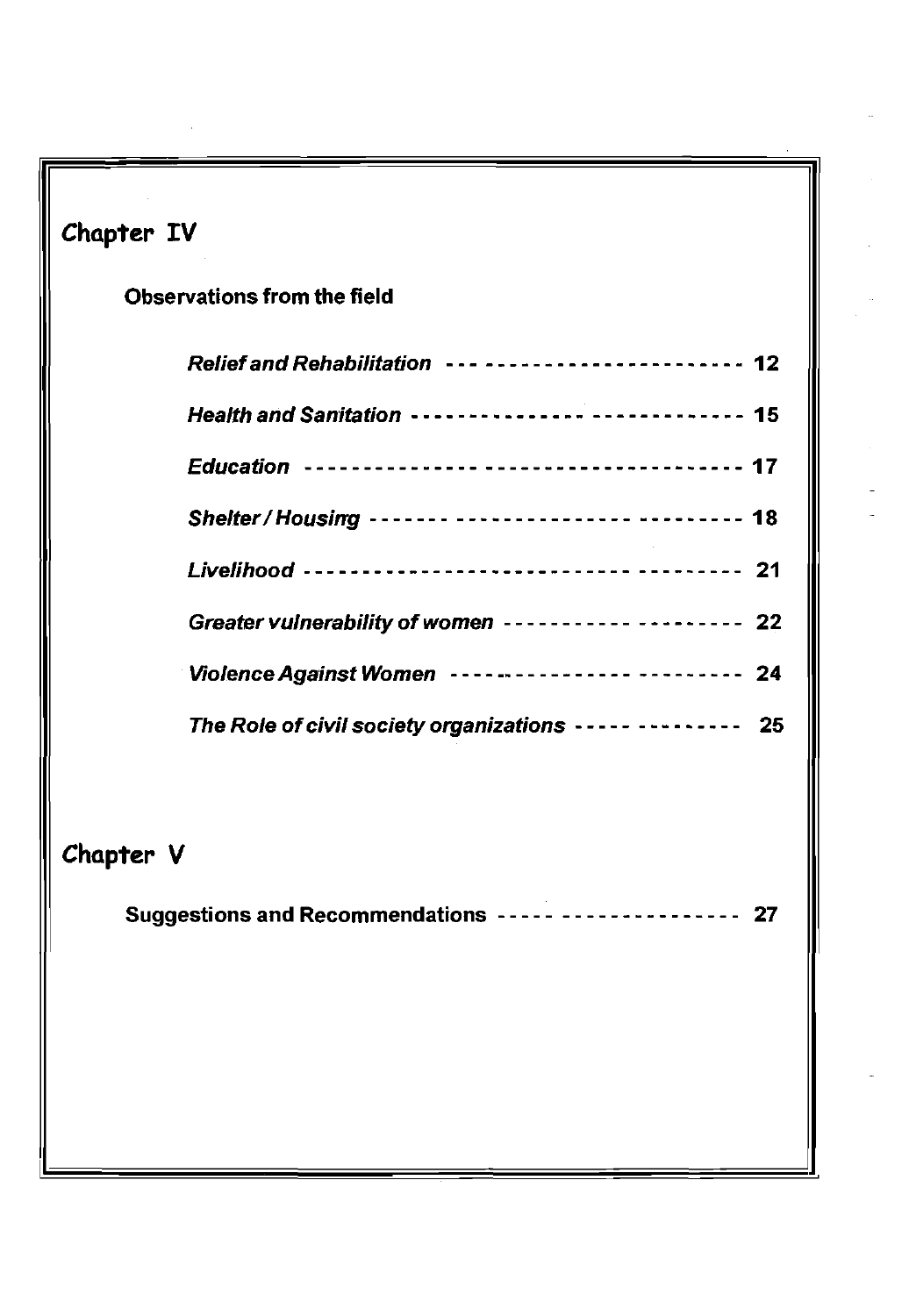### **PREFACE**

When we visited the tsunami hit districts of southern Tamilnadu from Nagai to Kanyakumari, we were confronted with the challenges faced by the victims of tsunami especially women. Tsunami has neither altered the gender division of labour nor gender discriminating values. The despair in women's eyes and the sense of dejection reflected in their voices was a very painful experience. Lack of space to ventilate their feelings, the physical and mental trauma had reduced them as refugees in their own homeland. The media focus centered on the chest beating, wailing emotional women grieving over the loss of their children, husband and near and dear ones. However very little attention was given to understand women as persons engaged in productive work and their livelihood loss. It is a fact that more number of women and children died in tsunami and many women became widows and single parents!

Against this backdrop, EKTA decided to take up a study with the main aim to a) understand the impact of Tsunami on. women and children, b) to provide a space for sharing experiences and information and c) to advocate for gender inclusive policies and programmes in the reconstruction process with the State and Non state actors. We strongly feel that the condition and position of women affected by tsunami can be altered if they become part of the decision-making mechanisms and actively participate in the monitoring and implementation process. Mainstreaming gender at all levels and framing institutional mechanisms could be the priorities towards realizing this goal.

### *The Study Team*

*A. Gandimathi* - Development Consultant and Researcher Bimla Chandrasekar - Director, EKTA Resource Centre for Women Ramanie Mathew - Advocate, Development Consultant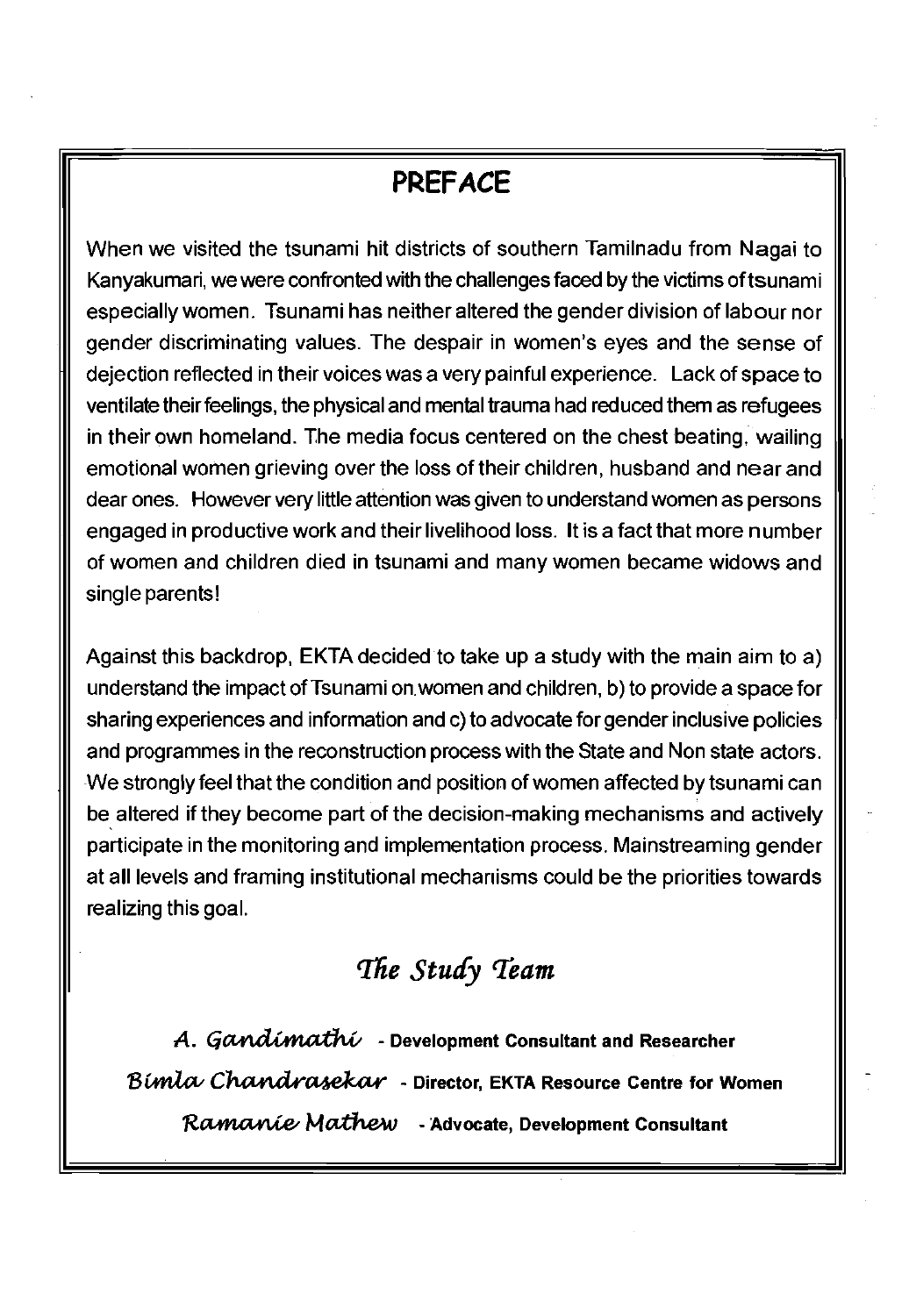### **CHAPTER I**

#### <span id="page-6-0"></span>**Introduction**

On 26<sup>th</sup> of December, 2004 the Tsunami shook the coastal belt of several Asian countries. More than 300,000 people were killed, 500,000 injured, over 100,000 are still in the missing list and more than one million people are internally displaced, mostly in South and South East Asia, in particular Indonesia, Srilanka, India, the Maldives, Thailand and to a lesser extent Bangladesh, Malaysia and Myanmar (Burma). Four Countries in East Africa were also affected, Kenya, Somalia, Mauritius and the Seychelles-Media Report.

In India the tsunami caused extensive damage to the Andaman and Nicobar Islands, the states



of TamilNadu, Korala and Andhra Pradech, and the Union Territory of Pondicherry. The official death toll was put at 10,749 persons but an additional 5,640 persons were reported missing and feared to be dead. In Tamilnadu 13 coastal districts were directly hit by this disaster. Huge boats were thrown in different directions to distances unthinkable, dwelling houses of the coastal communities were wiped out, children and adults fell dead and injured

to the ravaging force of tsunami. The ravaging impact of this disaster would remain forever in the minds of people in this region.

### <span id="page-6-1"></span>**The Need for the Study**

Disaster is not gender neutral. It affects different sections in the society differently. The adverse impact is more on the vulnerable people.

"The best estimates reveal that approximately three times as many women as men died in last year's tsunami, and according to early reports from Pakistan, more women than men were killed in the October 2005 earthquake. The precise number of women who died in the Asian tsunami has not been established as government statistics were not separated by sex" the Global Fund said, adding that its estimates were based on the sex of survivors. (Source: "Caught in the Storm: Global Fund for Women")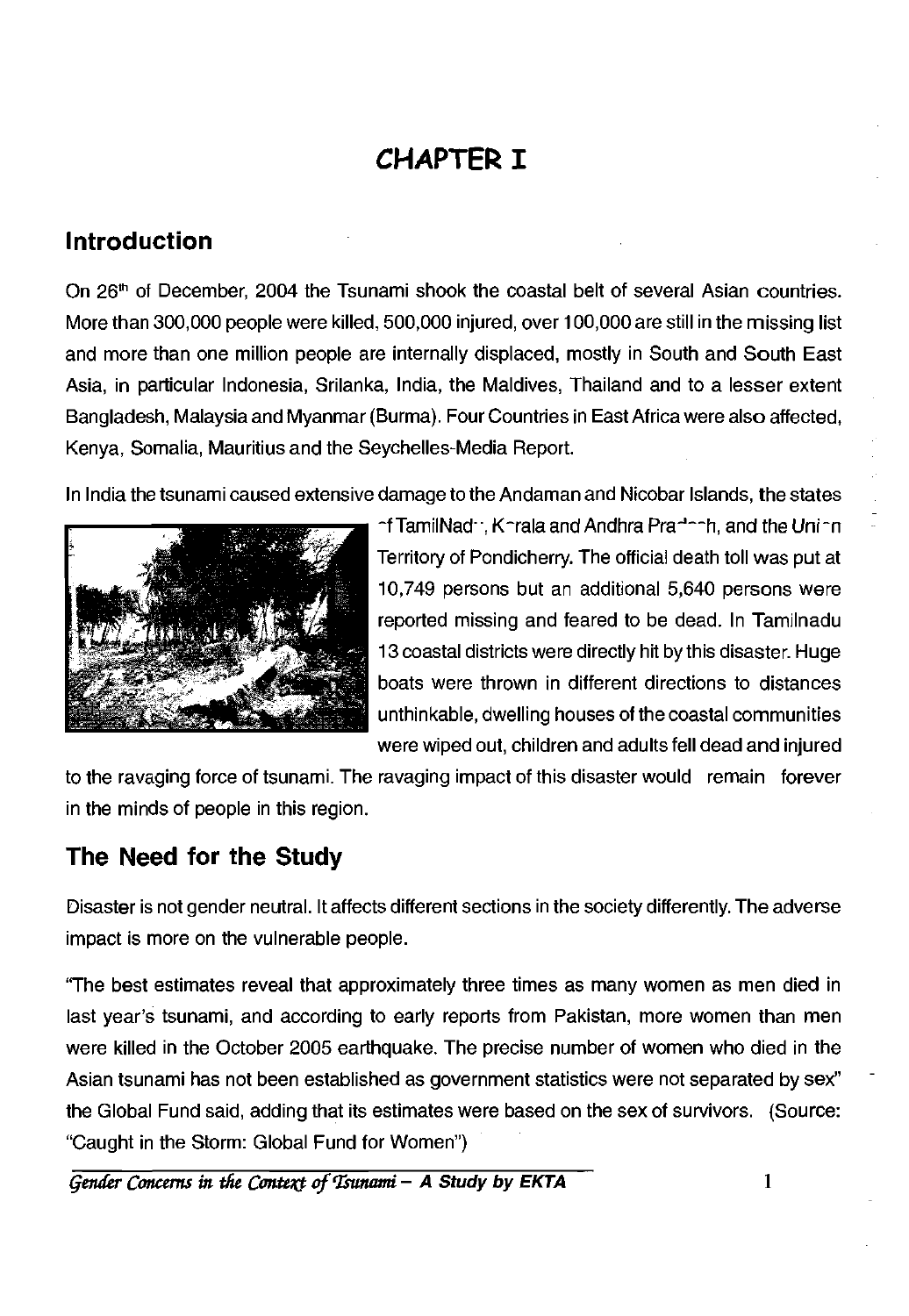

There was no scarcity of reflections and commentary on the impact of the disaster. But the differential impact of tsunami or any other disasters on women and men, and different groups of women and men was a subject that *has not* been prioritized. The media has, at least until recently, looked in to almost every conceivable angle; the impact on tourism, the impact on the environment and even the impact on animals but one area that has received less attention is the gender impact of tsunami. *(Oxfam Briefing Note).* 

Most agencies right from the Central Government to the

State Government, and various NGOs engaged in the task of relief and rehabilitation have undermined one fundamental reality of Indian society, which is, caste, class and gender discrimination. The visible impact of the same in the current scenario is the marginalisation of social sections belonging to dalit and tribal communities in the relief and rehabilitation processes. The losses suffered by these communities have been marginally addressed by various State Government orders extending compensation. However, the crucial issue of rehabilitation of livelihoods of those who own nothing but their labour power has been grossly ignored. In this context it is needless to explain the plight of women and why the relief and rehabilitation policy currently does not have adequate provisions focusing on the needs of women from their rights perspective.

In this backdrop, EKTA a women's rights organization in Tamilnadu organized a Study Circle on 01.02.05 in Madurai. The purpose was to reflect and analyze the post tsunami scenario from a gender perspective. Participants were from the affected Southern districts of Tamilnadu and most of them were actively engaged in the rescue and relief operations. This interactive event, forwarded the following areas of concern.

- 1. Women and children are more vulnerable to disasters; Women and men, and girls and boy children adopt adverse coping strategies.
- 2. The distribution pattern of relief operation has not adequately addressed the practical gender needs of women. The State and non-State agencies working with affected people are not sensitive to the gender specific needs of women.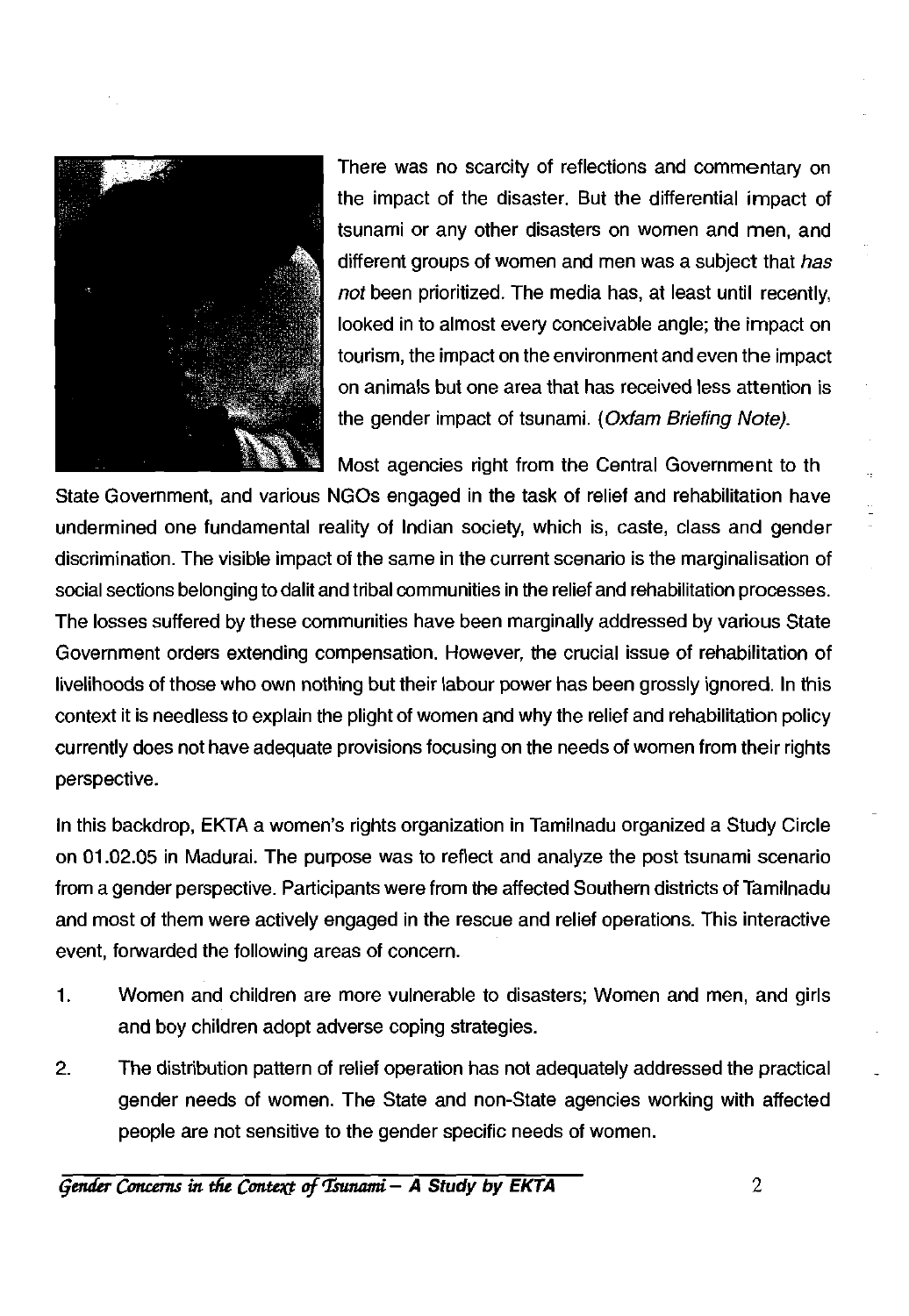- 3. The livelihood needs of women have not been adequately considered while appraising on loss and assessing needs of the affected communities.
- 4. The women in the displaced communities were not engaged in consultative processes, made part of the decision making, implementation and monitoring of relief and service delivery as well as medium and long term reconstruction and development processes.
- 5. The plan for permanent shelters and the existing temporary shelter does not seem to ensure physical security of women and children, childcare and toilets.
- 6. The decisions about relocation do not recognize women's livelihood, which are often different from those of men and are linked to the physical environment and social context of their communities.
- 7. Women's organizations working in this area were not made part of decision-making processes initiated both by state and other actors.

The above reflection process became the basis for the present study.

#### **Aim**

The, present study is to understand the gender implications of Tsunami on the lives of coastal communities and evolve strategic recommendations to mainstream gender in to the development process.

### **Objectives**

- 1. To document the impact of Tsunami on women's lives from 9 coastal districts<sup>1</sup> of Tamilnadu and Pondichery,
- 2. To identify areas of critical concern to mainstream Gender in the policies and programmes of the state and non State actors from a social and gender relations lens
- 3. To recommend appropriate changes in policies and their implementation from a caste and gender perspective.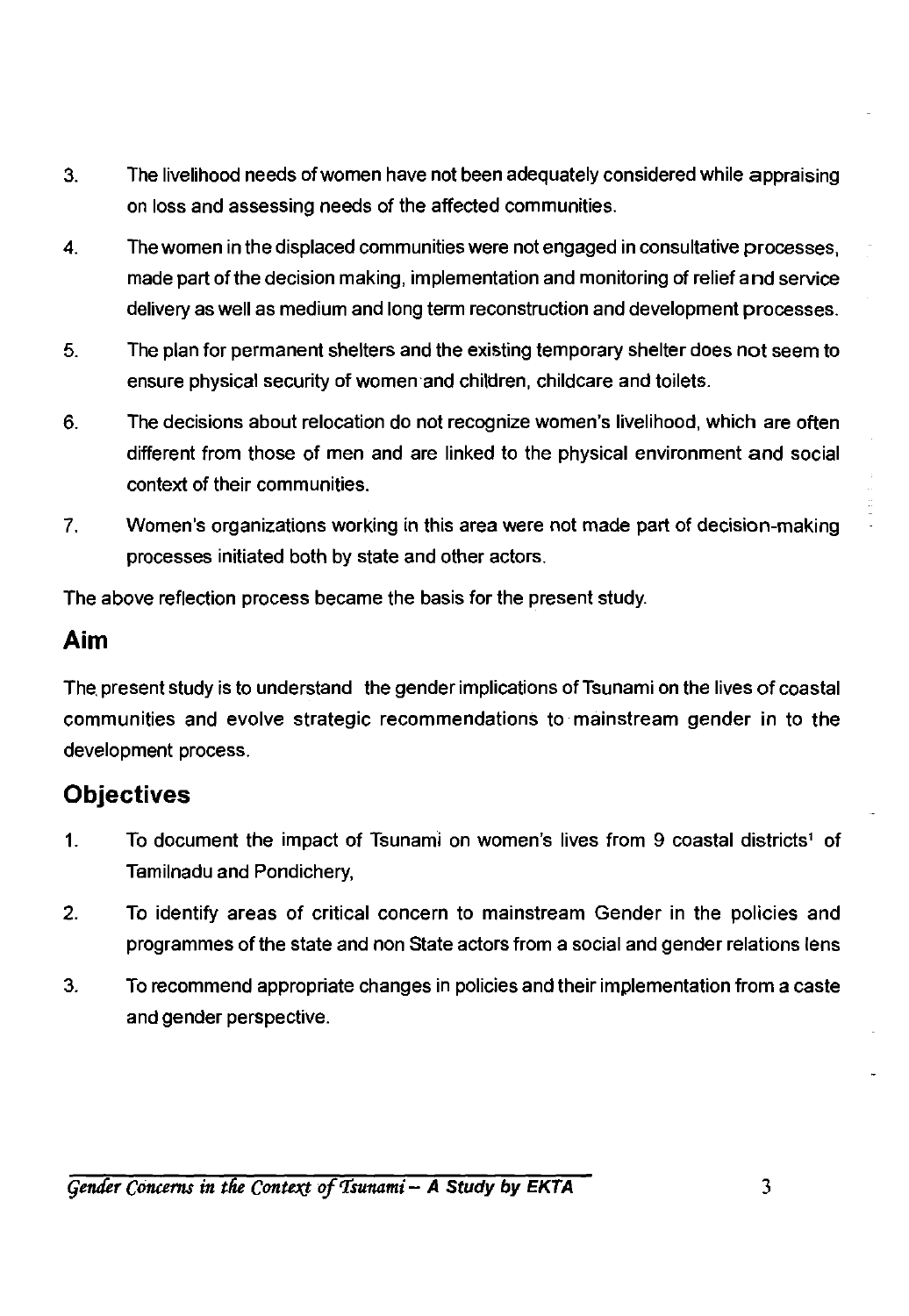#### **Methodology**

It was decided to focus on the affected southern districts and adopt the following methodologies for this study. The team visited all affected Southern districts, held consultation with NGOs, women's organizations and talked to the women from affected communities. The media reports and the Government Orders were reviewed and the study team actively participated in the various consultations held by NGOs, bilateral agencies and Government. The consultative process with women were facilitated with the support of the local NGOs in Nagai and Kararikal on 9<sup>th</sup> March, in Cuddalore on 10<sup>th</sup> March, 2005 in Kanyakumari on 15<sup>th</sup> March, 2005 in Tuticorin on 16<sup>th</sup> March, 2005 in Tiruvarur Pudukottai and Tanjore on 30<sup>th</sup> May, 2005 and in Tirunelveli on 2<sup>nd</sup> July, 2005. The facts collected and observations made during the participation in various consultative processes such as-Tsunami Relief and Rehabilitation Coordination (TRRC), Tamilnadu Tsunami Resource Centre (TNTRC) The TOOL KIT foundation and Calcutta Research Group (CRG) were also reflected during the period of this study. A consultation was held in Madurai on 27<sup>th</sup> August, 2005 to share the findings and get additional inputs from the participants in order to make the final report.

#### <span id="page-9-0"></span>**The Structure of the Report**

The report is divided into 5 chapters. The first chapter is an introductory note and outlines the need for the study, aims and objectives and methodology of the study. The second chapter reflects on the gender agenda of the UN Conventions in the context of disaster. The third chapter views the available information on the impact of Tsunami in the affected districts and state. The fourth chapter provides the observations from the field visits and the final chapter is on suggestions and recommendations.

1 Nagapattinam, Cuddalore, Kanyakumari, Tuticorin, Tirunalveli, Tanjore, Tiruvarur, Pudukottai (Tamil Nadu), Kariakal (Ponidcherry)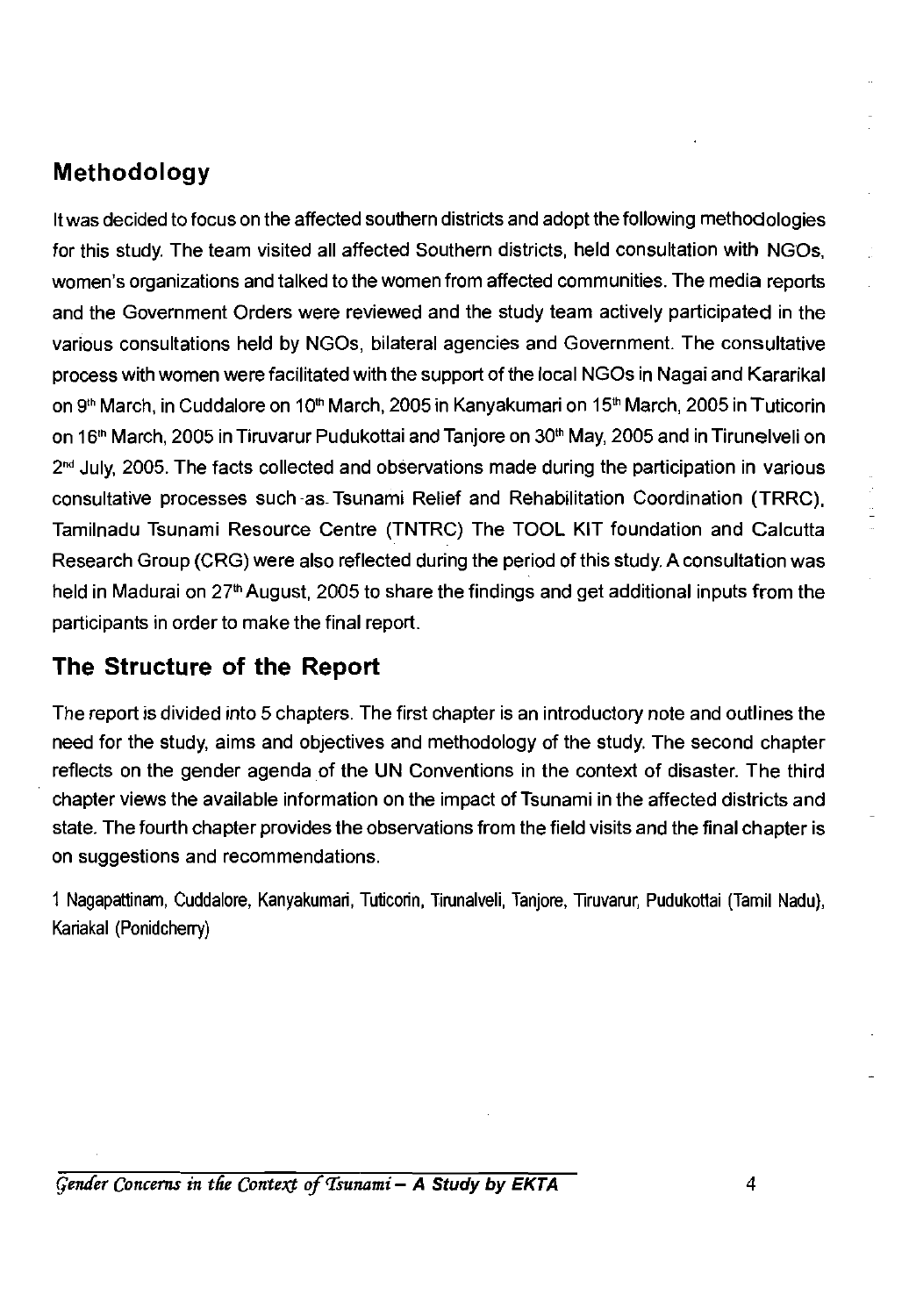### **CHAPTER III**

#### **The Gender Agenda of un Conventions in the Context of Disaster**

The importance of gender consideration is endorsed by the respective organizations at the highest level, in the policy documentation but there is limited evidence of application of the same at the planning and implementation level.

In recent years, there has been a major conceptual shift in how people seek to cope with disasters from natural hazards. While humanitarian response capacities are vital and need to be continued that human intervention designed to reduce the vulnerability of communities and assets can reduce the impact of disasters. Gradually environmental and developmental stakeholders are becoming more involved in the management of risk and vulnerability reduction due to its close interaction with natural resources management.

#### <span id="page-10-0"></span>**The Beijing Platform for Action**

The Beijing Platform for Action, adopted at the Fourth World Conference on Women (1995) recognized that many women are particularly affected by environmental disasters, disease and violence. It requested governments to "promote knowledge of and sponsor research on the role of women, particularly rural and indigenous women, in food gathering and production, soil conservation, irrigation, watershed management, sanitation, coastal zone and marine resource management, integrated pest management, land-use planning, forest conservation and community forestry, fisheries, natural disaster prevention, and new and renewable sources of energy, focusing particularly on indigenous women's knowledge and experience."

### **Beijing +5**

Five years later, 2000, the review and appraisal of the implementation of the Beijing Platform for Action identified natural disasters and epidemics as emerging issues, which deserved greater attention. It was noted that the social and economic impact of natural disasters and epidemics remained relatively invisible as a policy issue, in particular their impact on the status of women and the achievement of gender equality. Several states in Africa and Asia cited the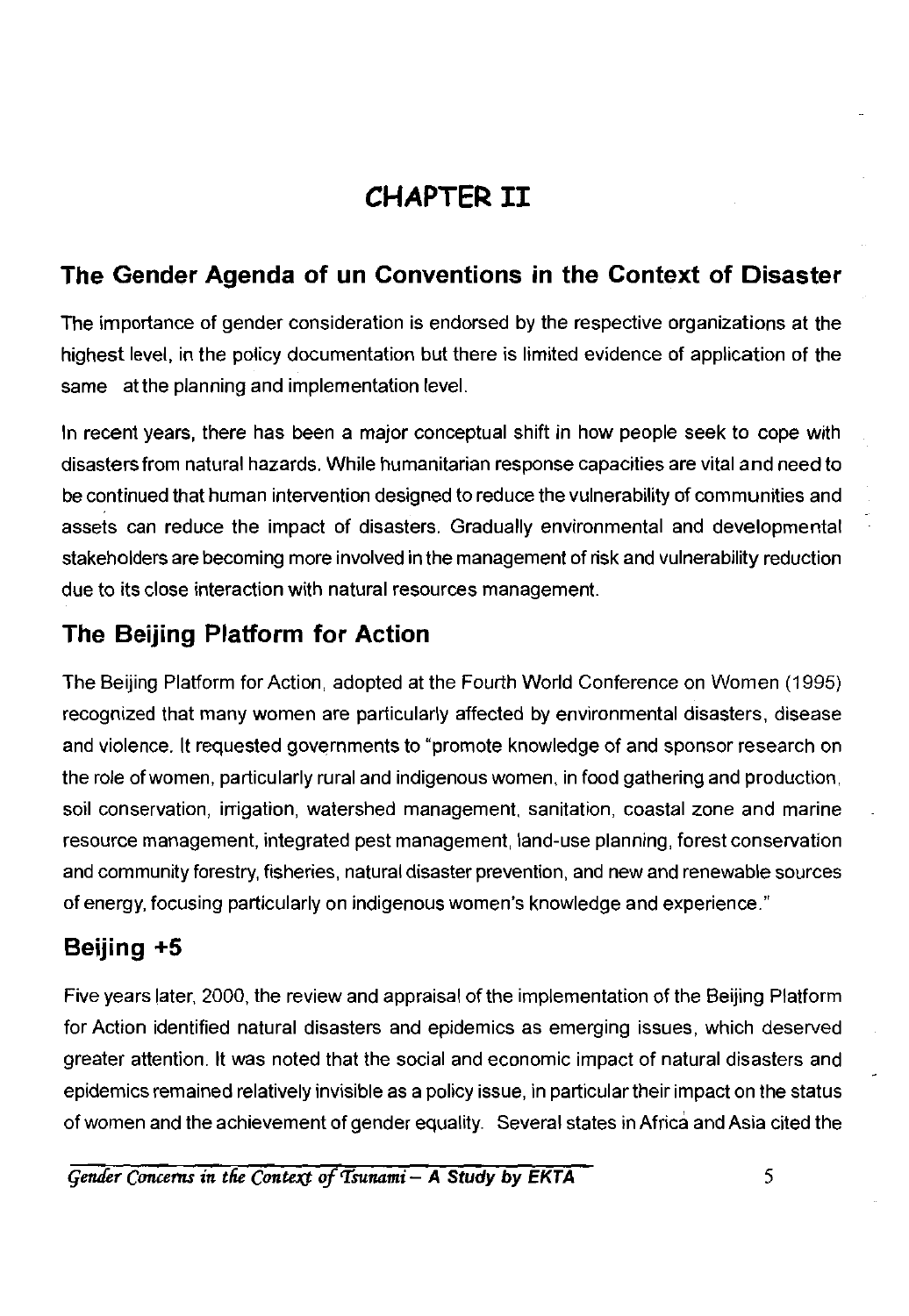feminization of poverty, often aggravated by natural disasters and crop failure, as an obstacle to improving gender equality.

The twenty-third special session of the General Assembly entitled "Women 2000: gender equality, development and peace for the twenty-first century" acknowledged an increase in casualties and damage caused by natural disasters and raised awareness of the inefficiencies and inadequacies of existing approaches and intervention methods in responding to such emergency situations, from a gender perspective. It suggested that a gender perspective be incorporated into disaster prevention, mitigation and recovery strategies. The special session also recommended that the UN system and international organizations should assist governments in developing gender-sensitive strategies for the delivery of assistance and responses to humanitarian crises resulting from natural disasters.

#### **Convention on the Elimination of all forms of Discrimination Against Women (CEDAW)**

Several articles of the Convention on the Elimination of All Forms of Discrimination against Women explore the violations of women's human rights during natural disasters. The committee has. urged certain states to pay greater attention to environment and natural disasters. It suggested that aspects of natural disasters impeded women's full enjoyment of their rights. Environmental degradation also has an extremely negative impact on the health of the whole population, in particular women and children.

#### <span id="page-11-0"></span>**Commission on the Status of Women**

The UN Commission on the Status of Women, in it's Programme of work for 2002-2006, will consider the "environmental management and mitigation of natural disasters from a gender perspective", for this, the United Nations Division organized an expert group *for the Advancement of Women (DAW)* in collaboration with the ISDR Secretariat. The expert group meeting discussed in detail the link between gender and environmental management and expressed their concern to address this issue holistically having women's rights in the center stage.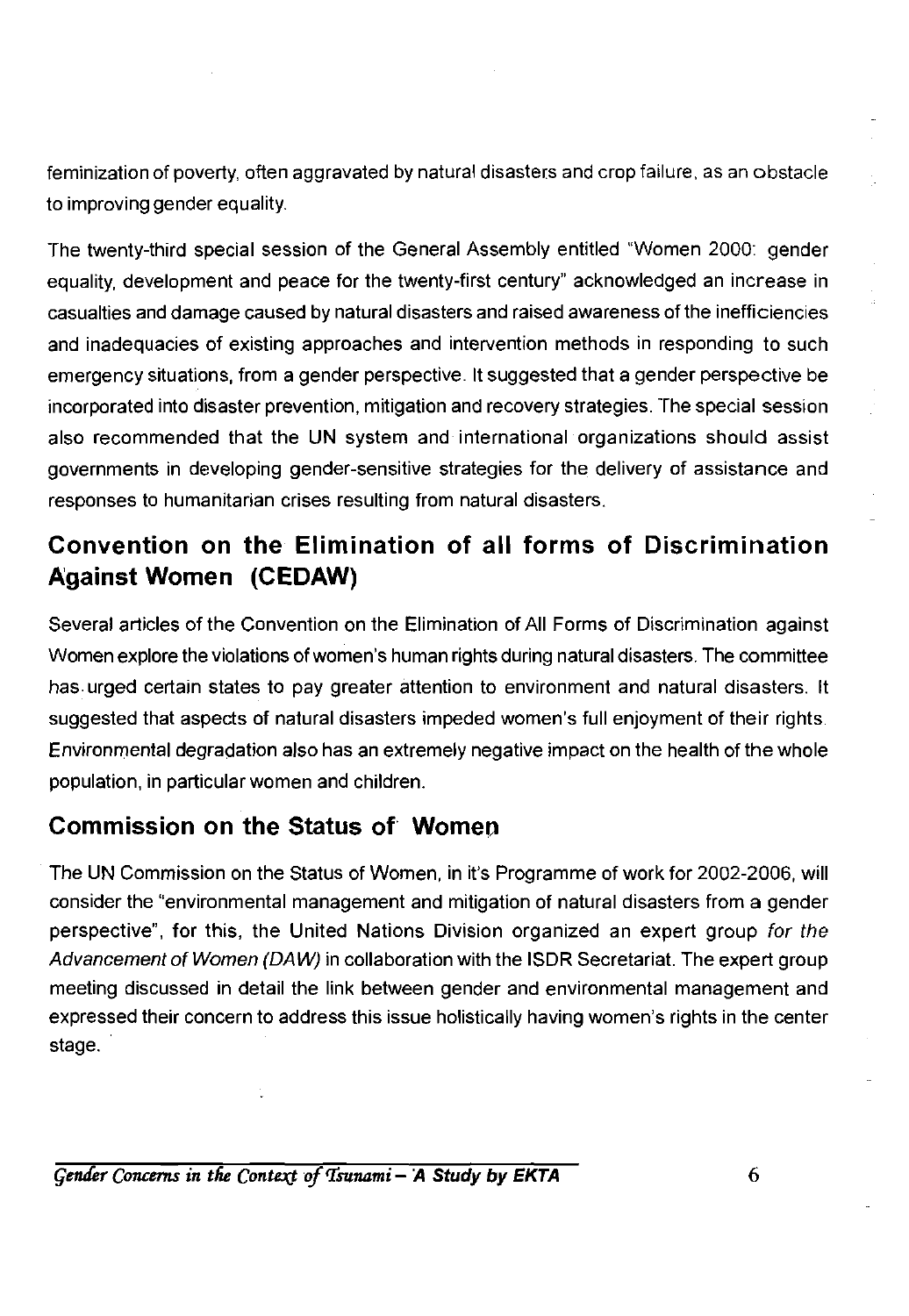

#### FRAMEWORK FOR DISASTER RISK REDUCTION

The above framework for disaster risk reduction by UN insists on the need for analyzing the risk factors including geological, hydrometerological, biological and technological hazards and evolving monitoring mechanisms to mitigate the same by ensuring public commitments towards institutional framework, policies, legislations and codes. Land use planning in the reconstruction process is the important response on the part of the state to achieve environmental and livelihood sustainability. Thus this framework spells both the causes and the possible responses of different actors/ implementer in a given situation. However there needs to be critical reflection on this framework to ensure women's active participation in the decision-making processes towards disaster management.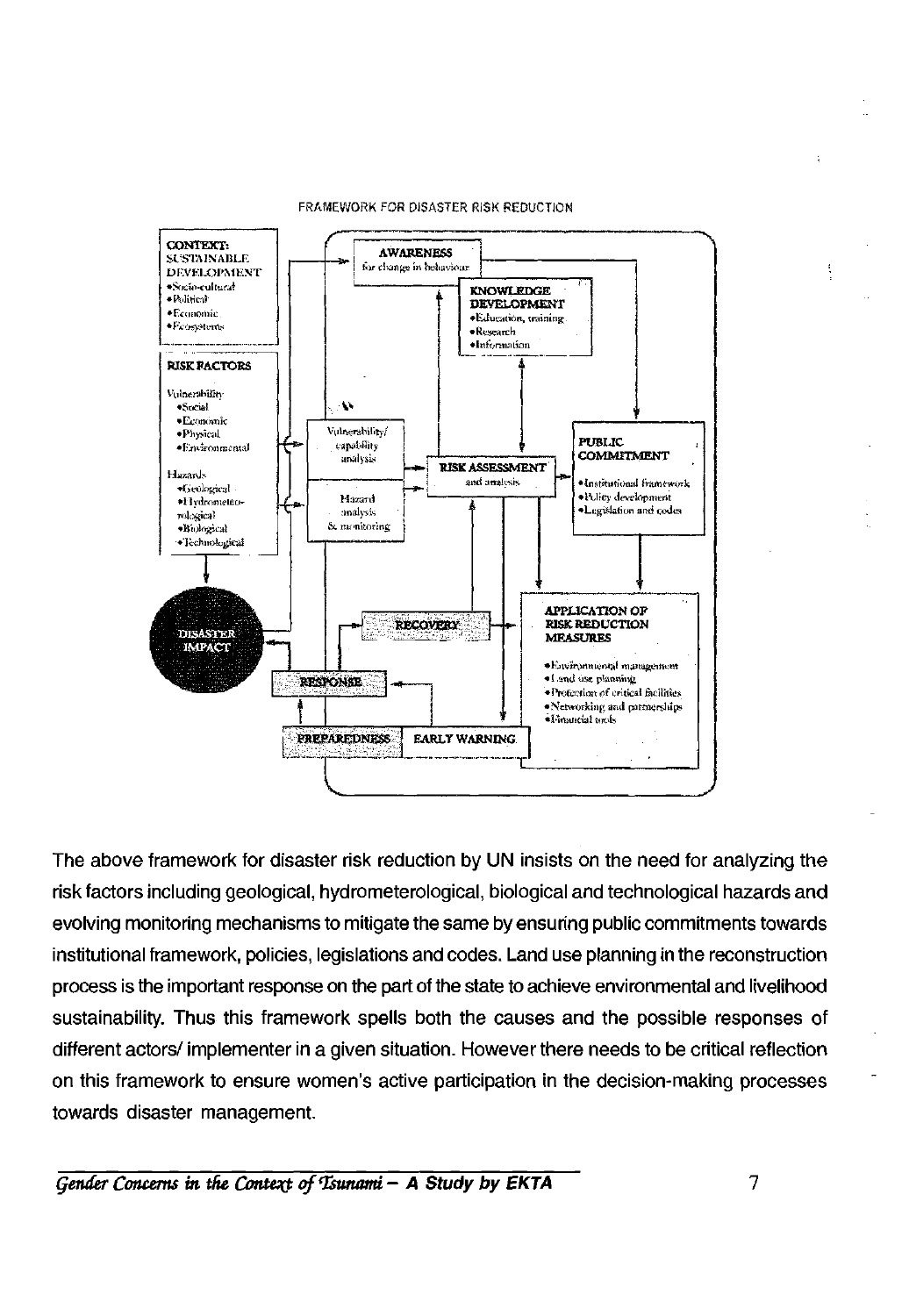### **CHAPTER III**

#### **Overall Impact of Tsunami**

The Overall impact of Tsunami in the region is beyond imagination and is bound to leave lasting impact on the lives of communities.

#### <span id="page-13-0"></span>**Physical Impact**

*Damage.* The tsunami destroyed or damaged nearly 5,000 mechanized boats causing damage valued at Rs. 663.1 crore (\$152.4 million) - a total of 7,933 FRP boats*/vallams* valued at Rs. 50.1(\$11.5 million); about 24,580 boats of other categories, mainly motorized, valued at Rs. 121.0 crore (\$27.8 million); and 35,483 wooden catamarans valued at Rs. 90.0 crore (\$20.7 million). In addition 2,342 outboard motors worth Rs. 10.1 crore (\$2.3 million) were damaged or lost in Tamil Nadu. This figure is expected to increase substantially after revision. Net sets valued at Rs. 44.4 crore (\$10.2 million) were damaged or lost. Boat seines worth Rs. 19.9 crore (\$4.6 million) were lost in Kerala. The killer waves have extensively damaged 1,27,748 dwelling houses and caused immense loss to livestock population.



The gross income earned by  $t_{\text{max}}$  fishing community in the TN/Pondicherry belt in the pre Tsunami period was estimated at Rs. 2,400-2,600 crores annually. This income is earned from around 400,000 tons of marine fish / year  $-$  of which around 18% is exported. The 'street' revenues primarily by women (based on final selling prices) are estimated around Rs. 5,500- 6,000 crores / year .The total assets in the

affected area are in the range of Rs. 2,100 crores (includes boats, nets and other related accessories). This is based on current replacement costs. The loss of public infrastructure, houses, livelihood resources have pushed women into further marginalisation.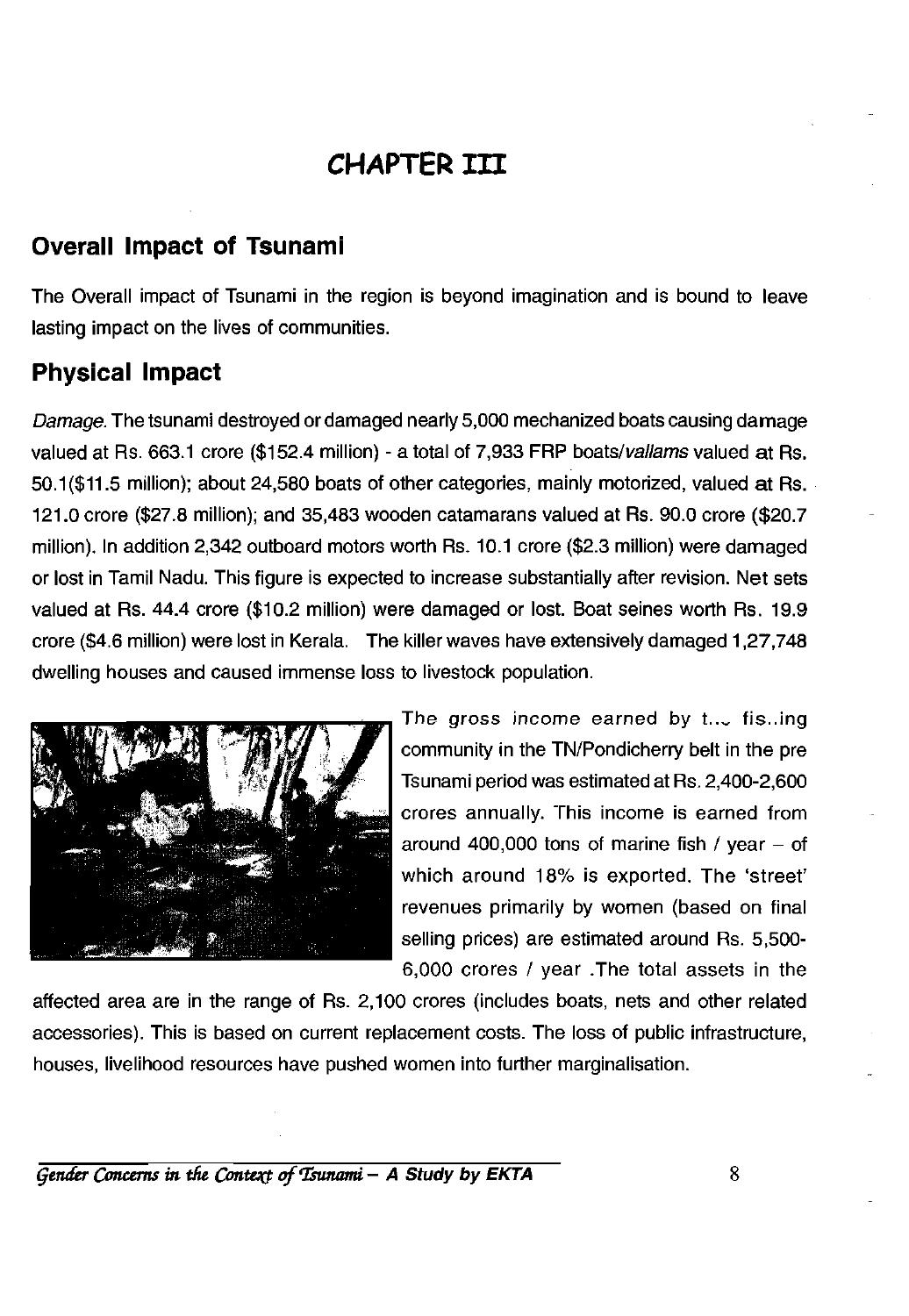*"The fisher folk are traumatized," says Father Tom Kocherry, an Indian activist priest who leads the 10 million-strong National Fish workers Forum and who has worked against the globalization of Indian fishing for more than 30 years. "They have a complex relationship with the ocean. The sea is everything to them and they are angry and hurt that 'their' sea let them down and did this to them. They are in deep depression. They cannot bear to look at the sea now." Wednesday January 5, 2005, The Guardian* 

**Ecological Impact of Tsunami** 



In the pre tsunami context, the state did not mark the high tide line. It leveled all the existing dunes, evacuated villages (ex- Sangumal village of Ramnad) in the name of beautification and tourism projects. There is no data on the changes in the contours of the sea bed, impact of Tsunami and on coastal bio diversity, status of groundwater level taking in account the contamination due to salt

water intrusion and burial of dead bodies and coastal forestry and parameters for measuring the high tide line.

This has caused stress and strain on women in terms of meeting out their practical gender needs and livelihood options. It has affected the livelihood pattern of women who are dependant on seaweed, and shell collection. The food chain system is bound to get disrupted due to the depletion of fishing sources as a direct impact on biodiversity and affect the livelihood options of women engaged in fish vending. It has added drudgery for women in terms of their struggle for accessing potable water, firewood collection and access to toilet facilities. This is likely to cause adverse impact on the health of women and children.

*Mari Marcel Thekaekara reports from Tamil Nadu saying that beachside development and violations of southern India's coastal regulations magnified the effect of the tsunami on the already struggling traditional fishing villages.*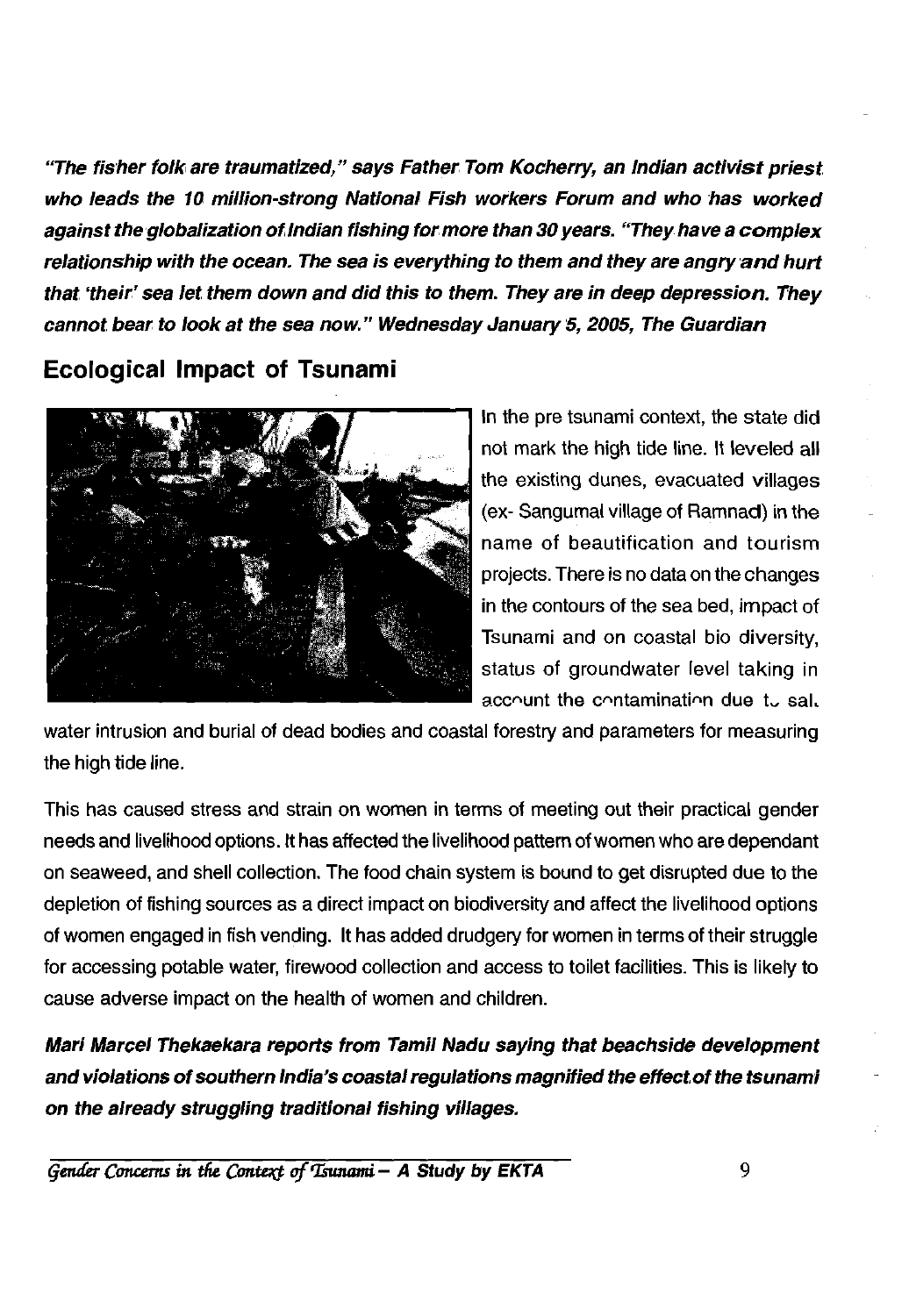#### **Socio-Economic Impact of Tsunami**

The immediate aftermath of the tsunami saw a pouring-in of relief on a massive scale. However side-by-side, with such gestures of humanity continued the ritualistic practice of discrimination based on caste and religion excluding dalits and other marginalized communities from accessing relief.

The government also has adopted a property-owner centric policy while addressing livelihood

issues in its rehabilitation packages. In terms of the farming community whose lands were inundated by seawaters, surveys were carried out by revenue departments of various districts to assess the extent of inundation and degree of salination. Following this a GO was issued to provide relief to such farmers. It is undeniable that in any formulation of rehabilitation packages for livelihoods, the people of the fishing and farming communities who do not own boats, nets or lands, generally are ignored. In this process automatically women get marginalized, as by and large they do not own any such properties.



#### **Cultural Impacts**

The gendered division of labour is critical, as gender roles often seem to be re-enforced and even intensified as workload increases due to the change in environment. Fetching water, sending children to schools, buying goods from the market and PDS takes so much of time as their original habitation is altered to temporary shelters. Many women and men shared that they had inclination to save the male child first!

In Cuddalore, women dependent on agriculture as wage earners stayed back without migrating to other areas and were doing food for work programme implemented by the government and NGOs. This has resulted in increase of female supported households.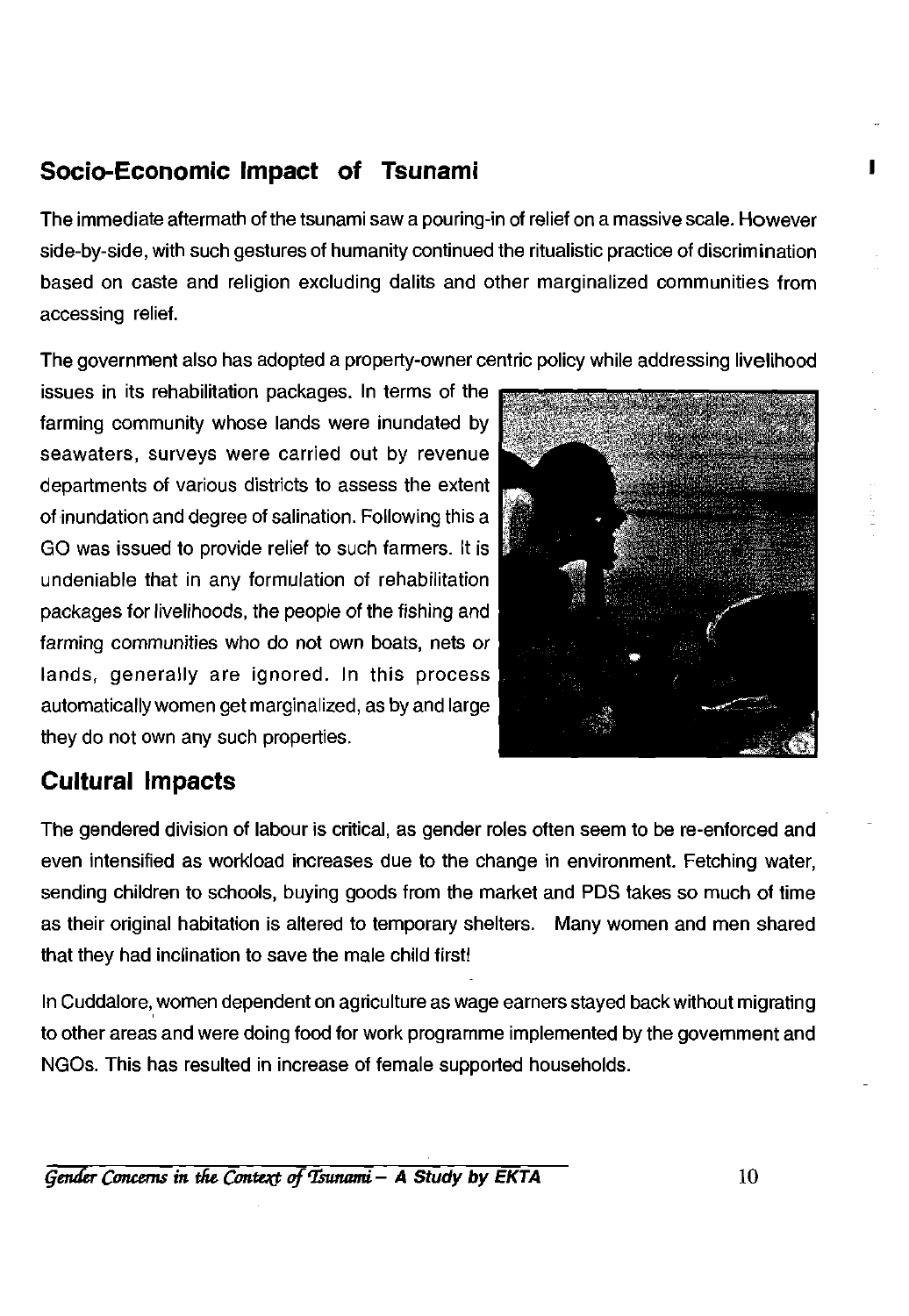During their stay in the camps, women as usual were left to take the responsibility for protecting children and other members of the family, belongings if at all any. During relief phase the

female supported ouse of sital little or no access to get relief goods or services, whereas families with more male family members had greater access to the relief sources. In this context it is needless to say the plight of the single women living without male protection.

The prevailing gender restrictions on tasks or occupation, conflicts with children and other domestic work, low wages and hazardous working conditions limit their ability to convert hard work into income. Women from the farming class from Thillaivilagam have either pawned or sold their jewellery which is the only personal property owned by women. In some families women who had no opportunities to sell their labour are forced to sell their bodies.



Nearly 200 adolescent girls became orphans in Nagai alone and they are in the centres run by government. Adolescent girls found it difficult to stay in the camps. They were not closer to their relatives / kith and kin or neighbors. Some of them opted to take refuge along with their neighbors. In some families some of the girls were forced to discontinue their studies, as they have to share the household tasks. In some tourist spots it is reported that the adolescent girls and boys are pushed into the flesh trade.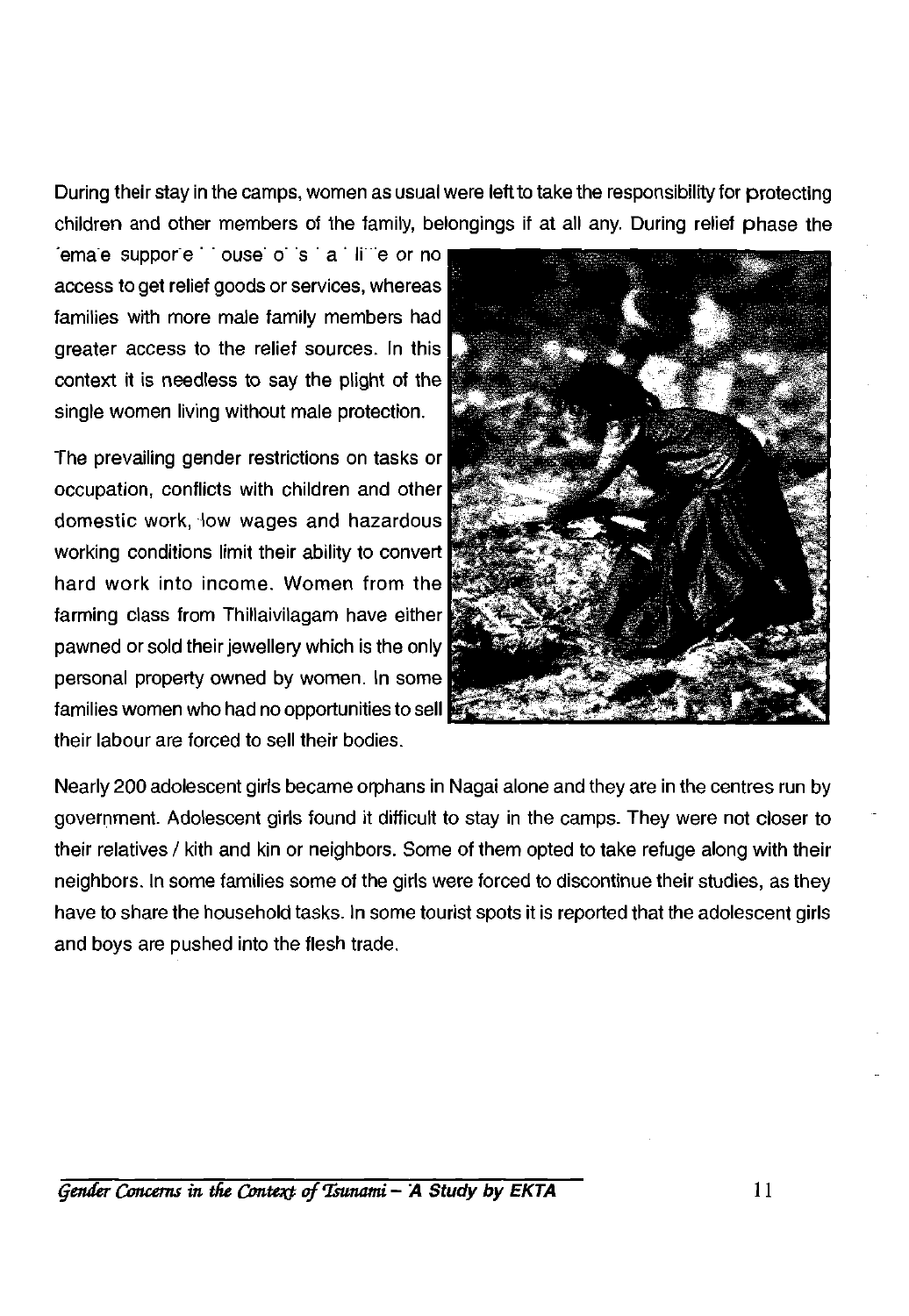### **CHAPTER IV**

#### **Observations from the Field**

#### **I. Relief and Rehabilitation**

*"Being a Sunday morning on 26 December 2004, I along with my friend strolled to Keenchankuppam sea shore at 7 am to buy fish. After that we went to Serudhar seashore at 8.45 am where about 500 people had gathered to buy fish. All of a sudden the waves, strangely enough, capsized two boats and people rushed to those boats. Within a second the tsunami wave of about 10-meter height swept everyone. I started running and soon neck deep water pushed me towards a house. Everywhere there was water. No place to run. I managed to climb the nearby post office building. I saw people screaming and running helter-skelter. I managed to escape to Nagapattinam. I felt relieved that I was alive at the same time it was a gloomy situation to see dead bodies all around"-A Development worker* 

In the immediate aftermath of the disaster, efforts were focused on rescuing and searching for the missing, bringing clean water, food, clothing medical care and shelter to survivors, and identifying and burying the vast number of dead. The response, local to global, in addressing these emergencies has been truly unprecedented.

**Immediate relief:** Water and food with clothing were the immediate needs of the people. With the support of the Government and NGOs the rescue teams started to provide water and food for the people and simultaneously started to look for the missing and dead people in the community.

**The second phase** of the relief work was focused on to providing medical treatment to the needy and with the feeding program. This was arranged through the support of aid agencies, government and voluntary support from the various groups in and outside the country. People were placed in the temporary camps and food packets were distributed. In some places the volunteers started to cook for the mass. The medical treatment was arranged with the support of the Government and voluntary doctors in the temporary shelter itself. Persons with multiple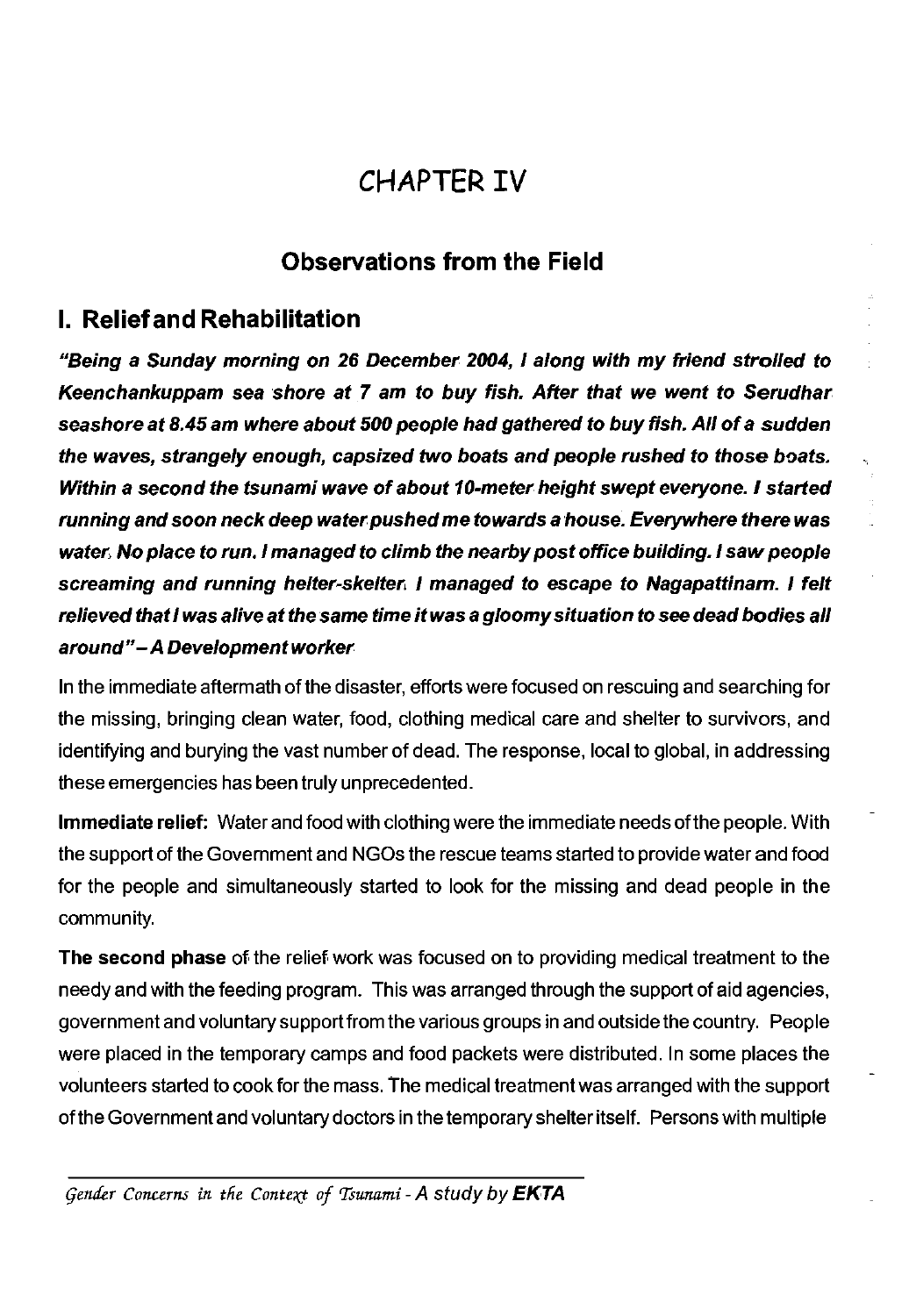problems were taken to different hospitals in and around the districts. Many of the women, men and children had the emotional trauma escalated by the fear of sea. Although huge piles of clothes were available especially for women and children, shortage in undergarments supply became an issue. The available school buildings were used for the temporary shelters. Schools were closed for more than 20 days. Children were just sitting and worrying about their brothers, sisters and parents.

**The third phase** of reliefwork started with looking fortemporary individual shelters. Meetings took place with the people and the Government to identify the place for shelter near their villages. The temporary construction started with the support of Government as well as various NGOs in the country and International NGOs from outside. In between the community was given food grains, clothes, kitchen materials and undergarments. Interventions with the children were carried out through counseling, health camps and children's activities.

#### **Overall issues in relief and rehabilitation**

- The relief measures were extended to coastal fishermen and others closely connected with the coastal economy (GO 120, 57) and small petty traders This narrow definition of affected communities excluded dalits, adivasis and religious minorities, particularly women
- The relief measures by the State, NGOs and INGO's have created relief dependency by the people. The 'Desire to help' got transformed to 'Desire for help' and people have been made more vulnerable due to the increasing relief dependency.
- The relief measures did not cover all households in temporary resettlements. The relief supply in many places was mismatched to the needs of the local people. It surpassed their need, for example supply of many stoves, bed sheets, and buckets to the same families by different agencies.
- On many occasions, the relief goods and services delivered were insensitive to local culture and situation. People did not accept the food supplied (Curd rice, lemon rice etc) by many agencies and so also the clothes like pants, shirts for girls.
- On the whole there was insufficient understanding about women's needs in a disaster situation and therefore the efforts are not adequate in coverage and content.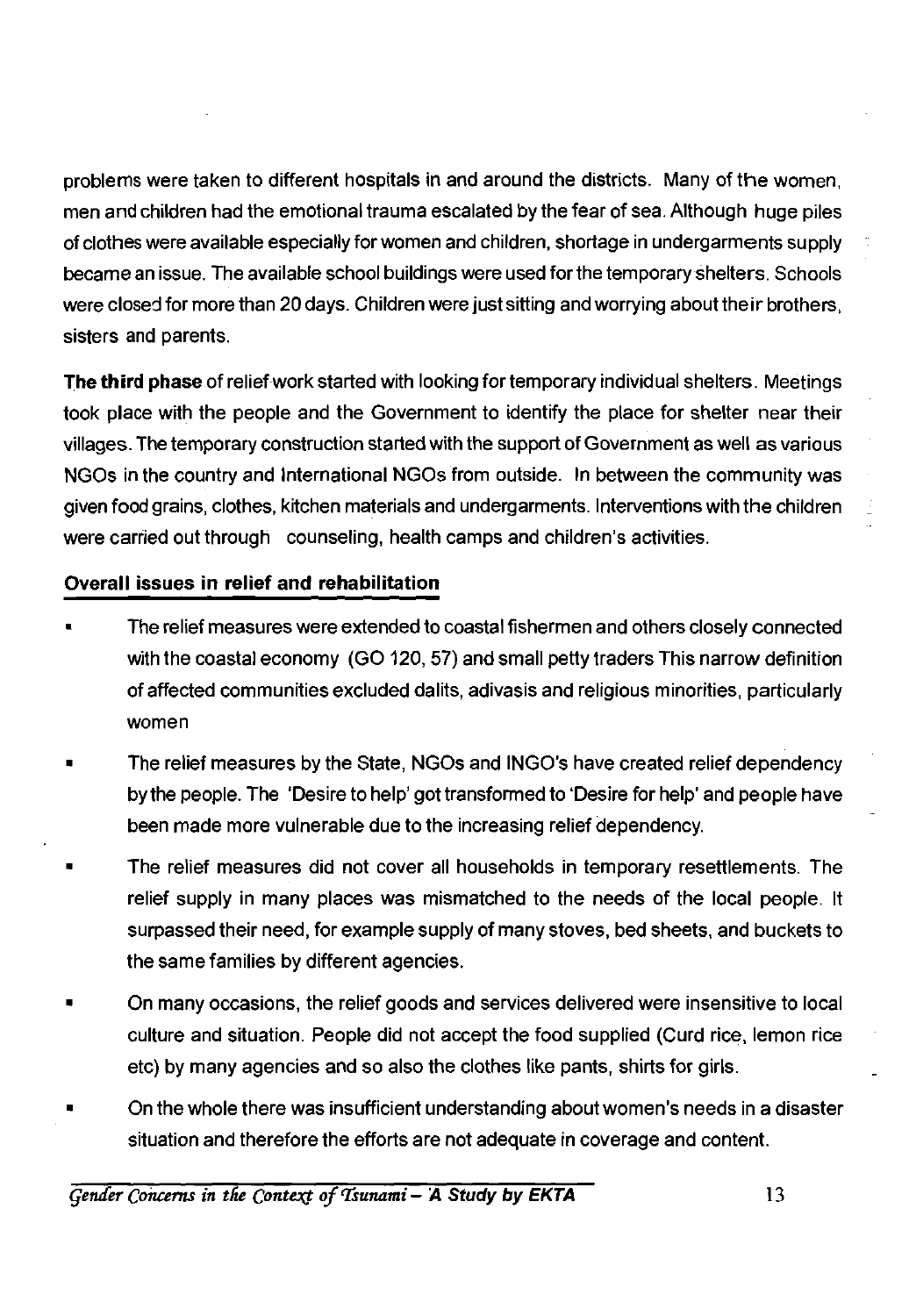#### **Gender specific issues in relief and rehabilitation measures**

*Natural hazards becoming disasters do not exist in isolation from the social and cultural construct that marginalize women and place them at the risk of vulnerability. (Waves of violence- report from SriLanka)* 

- An opportunity to reshape class, caste and gender relations (resources, power, division of labour) have been missed and in-fact getting perpetuated. Distribution by traditional fish worker panchayat has excluded the elderly or differentially able women households with no fishing member
- It was interesting to note that the cash compensation provided by the Government was reduced to near half for women, as the needs of women was decided by the community male leaders and as usual women did not speak up for themselves. (Initial cash relief of Rs.4000 became Rs.2000 for women!)
- Certain sex specific needs like sanitary towels, undergarments, and nutritional supplements for pregnant women and certain gender intensified needs like toilets and bathrooms, childcare were not sufficiently addressed.
- Discrimination existed in resettlement camps where there were mixed groups of communities like dalits and tribals with other communities and hence women were victimized by the exclusion.
- During relief distribution, there was no participation of women in decision-making, especially of dalit women. The relief measures have grossly neglected single women with no adult men / adolescent boys or single women who have returned to village from marital village after divorce.
- The locations of the temporary shelter, in many places are far away from their original habitation. The lack of adequate transport services has put additional pressure on women as they have to walk long distances for fetching water, firewood, sending children to schools and also to attend to their livelihood options. Children sent to private schools were excluded from the compensation. Due to this many families express reluctance for the education of their girl children.

*Gender Concerns in the Context of Tsunami* - A Study by EKTA 14

i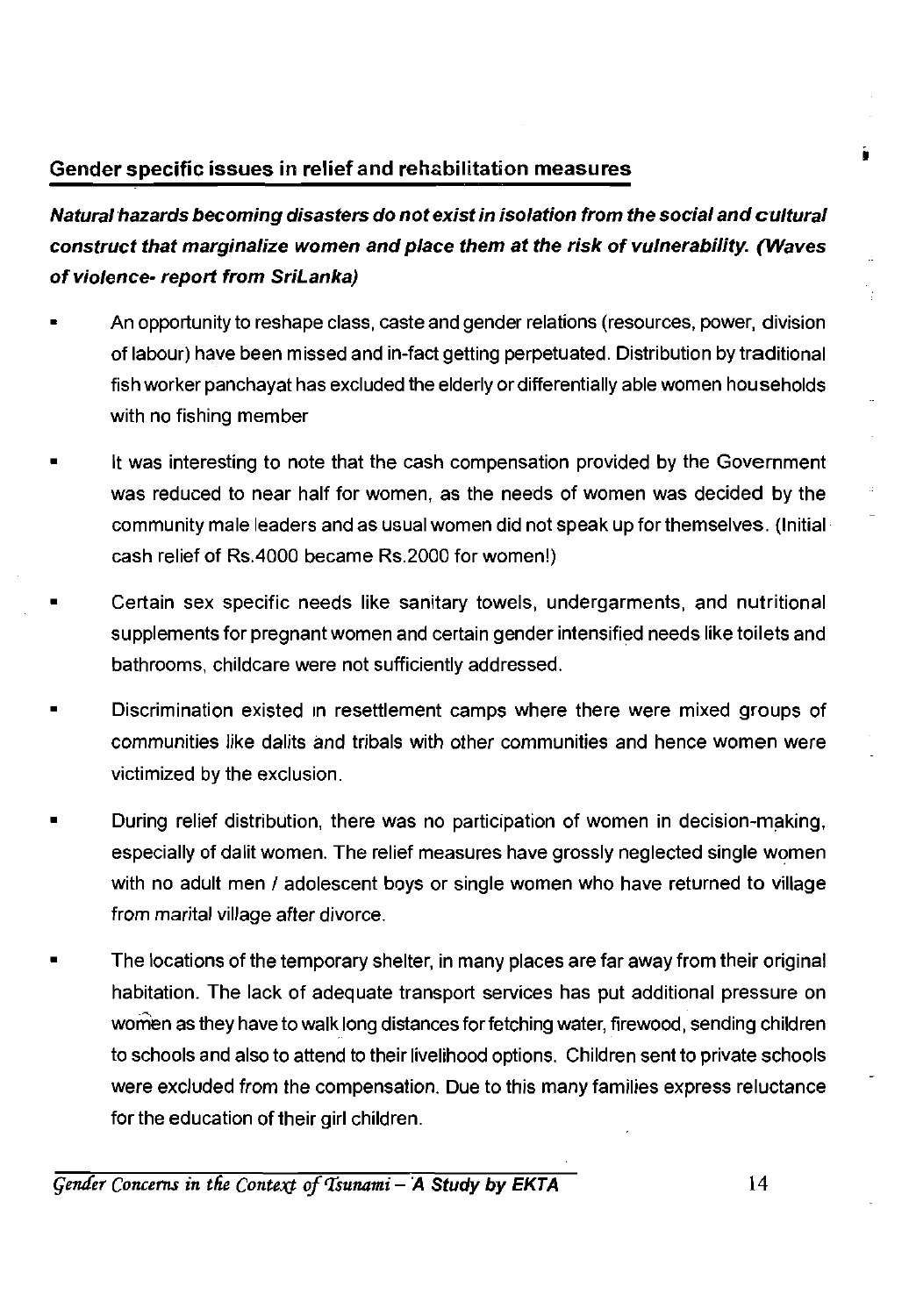- In post Tsunami situation, the Government provided some help for marriages that took place in the communities. Many men and some women had access to huge money, which was given to them as compensation for life loss in their families. The fear of widowed men remarrying compelled many families to arrange marriage for their adolescent girls. The marriage age in these coastal areas seem to have come down. The dowry system also has been strengthened.
	- In the case of Nagai and Kanyakumari an NGO coordination was formed and they interfaced with the district administration on a one to one basis in delivering services in a concerted manner. However in another districts no such coordination was visible.

#### <span id="page-20-0"></span>**II. Health and Sanitation**

#### **Situation analysis**

ı

On the whole, the health infrastructure was not severely affected, although in some subcenters, primary health centers were damaged by the entry of seawater into these Centres. In Nagapattinam, a district hospital was severely damaged including facilities for obstetric care. Nearly 65 childcare centers (known as Anganwadi centres, or AWCs) were destroyed and 43 were partially damaged.

The temporary living conditions of the population have raised concerns related to water and sanitation, as well as the maintenance of key health practices, such as maternal health including pre- and post-natal and delivery services, breast-feeding, good hygiene and ORS use. In an emergency situation, the surveillance of communicable diseases is one of the most important concerns. This has been successfully addressed to a large extent by the W.H.O by establishing disease surveillance units in the four most-affected districts in Tamil Nadu.

- Immediately after the occurrence of tsunami, medical camps were organized in the affected areas. Most of the doctors were male who had inadequate understanding of gender specific health needs of women. Many women have reported to be suffering from white discharge, reproductive tract infections and urnary tract infections.
- It is apprehended that when emergency care is the priority, reproductive health is relegated to second place, which can lead to skyrocketing infant and maternal mortality rates.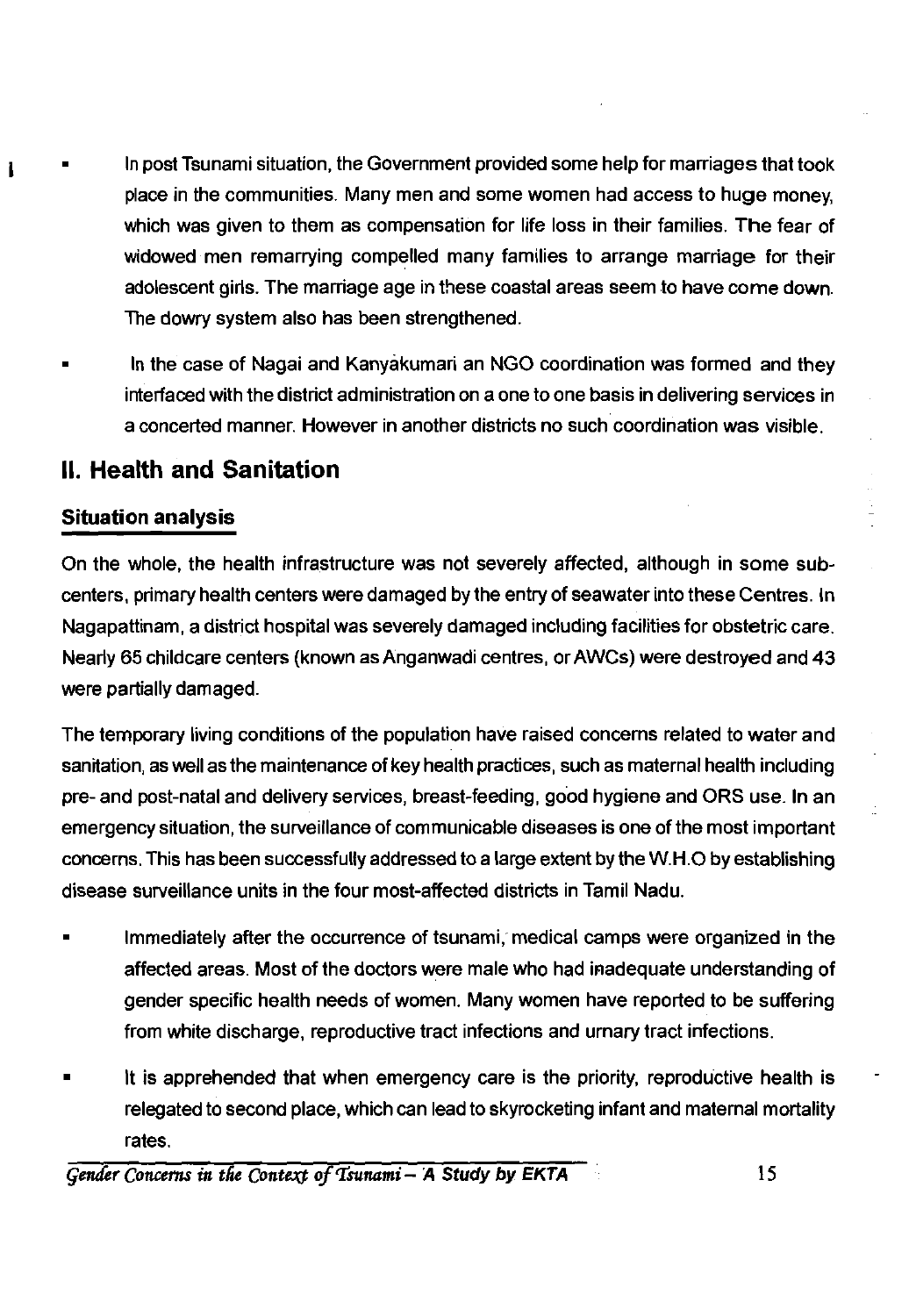- It has been reported from some places that women had abortions, still birth and premature deliveries. Due to loss of livelihood, patients particularly women were not able to seek health care from private providers. This has increased the patient turnover in government hospitals which does not have adequate provision take in this increasing number of health seekers.
- The huge dumping of the wreckages in the area has posed the challenge for waste disposal and management in the region. The initiative of some NGOs to address this issue by engaging women and men in cleaning the villages through their 'food for work' programme is appreciable. However this initiative needs to be up scaled and sustained to have the desired impact.
- The lack of access to income, increasing drudgery in the household chores, prevalence of alcohol violence in the family, denial of privacy in the temporary shelters accelerated by physical and psychological insecurity has pushed many women into a state of depression.
- As caregivers to the young, old, sick, disabled, and injured, women tend to put their own needs last. In the name of extending psychosocial support to tsunami victims there is a push to normalize rather than pathologise the response of the people. This needs immediate attention.
- It was expressed that there is a need to renovate the sub-district hospitals (Sirkali and Tharangampadi hospitals in Nagapattinam; Cuddalore, Chidambaram and Parangipettai hospitals in Cuddalore; and Kanyakumari and Kollachal hospitals in Kanyakumari) and upgrade existing PHCs.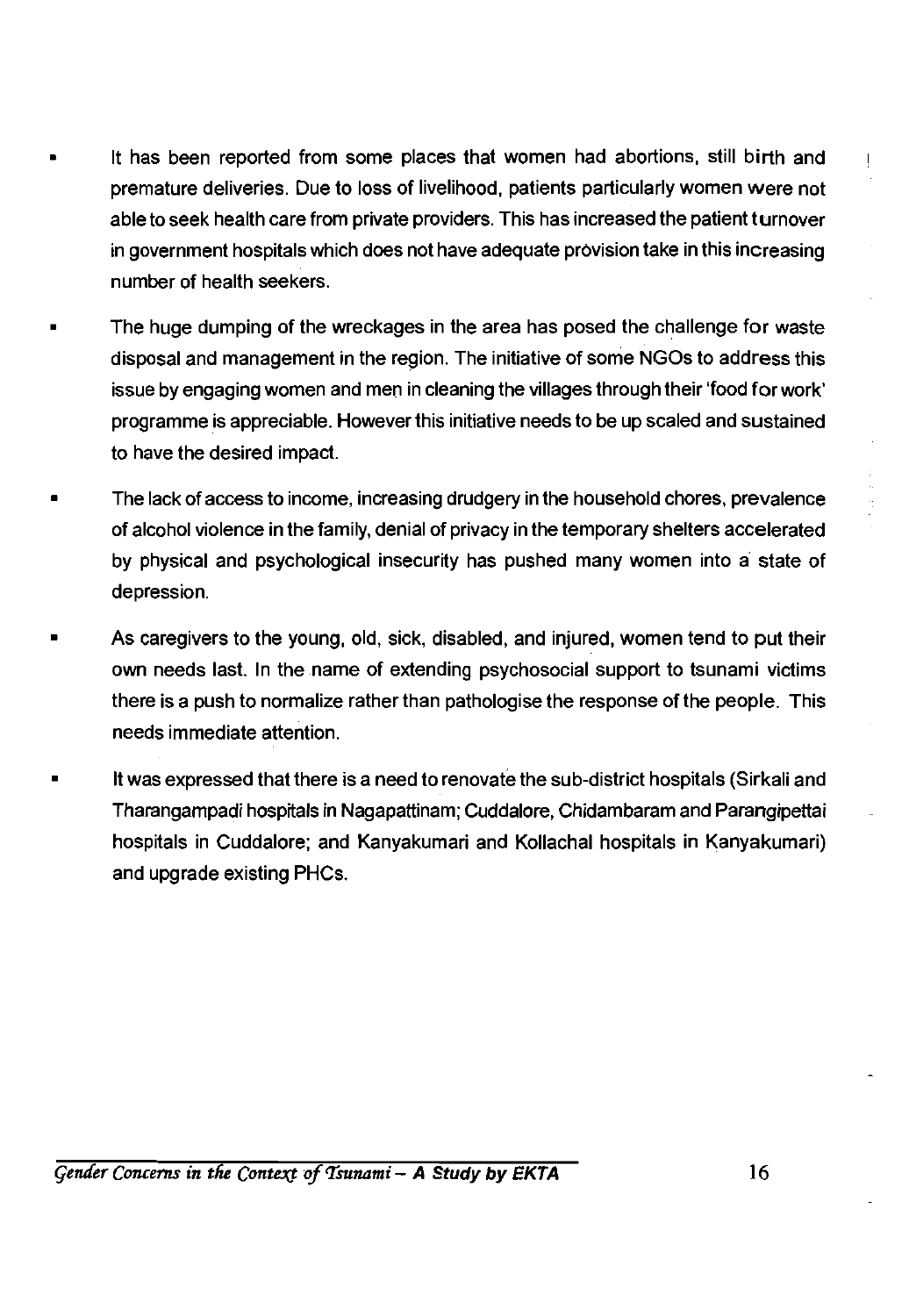#### **III. Education**

*"Shanthini from Keechankuppam, studying 3rd standard did not know that 26th morning would turn out to be a traumatic one. On that fine morning, what looked just like any other morning, she was happily playing on the seashore, picking up pebbles and throwing up sand. In a blinking of an eye, the sudden eruption of tsunami wave enveloped her and pushed her away from the shore. Someone, spotting her, pulled her from the water and took her to the rooftop of a house. After* **a** *while, she came down looking for her mother who had stayed inside the house. To her shock, Shanthini found only her mother's dead body. And she could not see the body of her brother. She is grief stricken and inconsolable. With other's support, she has started going to school. It will be long before she can come to terms fully with the traumatic loss other mother and brother"* 

#### **Situation Analysis**

According to the rapid assessment of physical damage to schools in the affected areas. Conducted by the Tamil Nadu Department of Education, there are 252 schools needing complete reconstruction, 19 need major repairs and 49 need minor repairs. A total of 270,000 students have been affected in 567 schools (from primary to higher secondary) in 13 districts including Chennai City. Needless to say, half of the above-displaced students could be girl children. Higher education is not included in this number.

- Many NGOs expressed their concern over adoption out of the community. Institutional care for orphans too needs to be made available only if the community requests it, according to many NGOs in the field. This is an area, which does cause uncertainty in the minds of children who have lost either both or one parent. This is extremely crucial for adolescent girls as they are more vulnerable to sexual exploitation.
- Another issue, which the governments and NGOs need to address, is the question of out-of-School Children. Especially in Tamil Nadu,a number of boys in the age group of 10 to 16 have dropped out in coastal areas to work on the fishing boats in the past few years. This group is now at a loose end. This is likely toincrease violence in the area.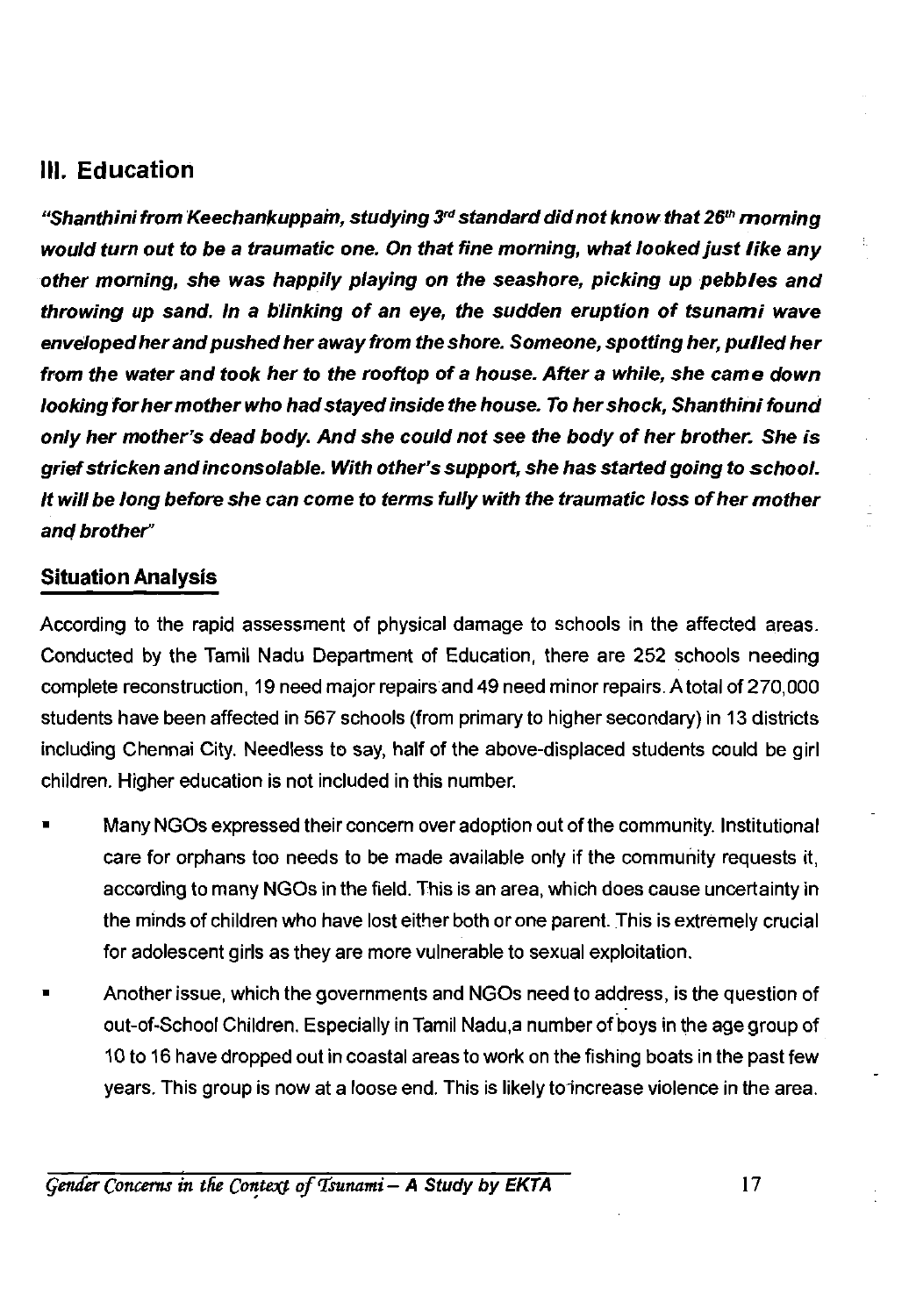- It is feared that girls are being pulled out of private school more than boys to take care of the young ones and to assist the mothers in domestic chores.
- The government has announced 'Adolescent girls special fund' for education and skill training (G.O.No.Ms.No.6 Dated 8-01-2005)

#### <span id="page-23-0"></span>**IV. Shelter / Housing**

*Azheekal and her family, who lived on the beach in the Tamil Nadu village of Sagayapuram, survived the tsunami but like tens of thousands of other families dependent on traditional small-scale fishing in southern India, lost everything. "We returned to find the house smashed and absolutely nothing left," she says. "Not one of the children's school books, not even a piece of underwear. I don't know how to start life again."* 

#### **Situation analysis**

The primary cause for the high damage is related to the destruction of natural features of the coastal environment like sand dunes and the location of the settlements on the coastline of India. Many of the damaged settlements have existed prior to the promulgation of the CRZ. In the aftermath of the tsunami and devastation to these entire coastal habitats, the Government of Tamil Nadu is now considering relocation of some of these communities. In this context it is vital to follow the non-negotiable principle of not further victimizing the victims of the tsunami. It is very important to safeguard against any moves to convert the disaster into an opportunity to displace the local communities living along the coast.

Substantial resources have become available for reconstruction from a variety of sources. Gaps still exist however in technical expertise for designing effective habitats that are culturally sensitive, that respect the pattern of the past settlements evolved over time (but challenge caste segregation) and at the same time integrate technically sound disaster mitigation measures. There is also a need for an effective coordination mechanism linking all stakeholders and all levels of government concerned in habitat reconstruction, which ensures a participatory approach, building from the concerns of the dwellers themselves particularly of women.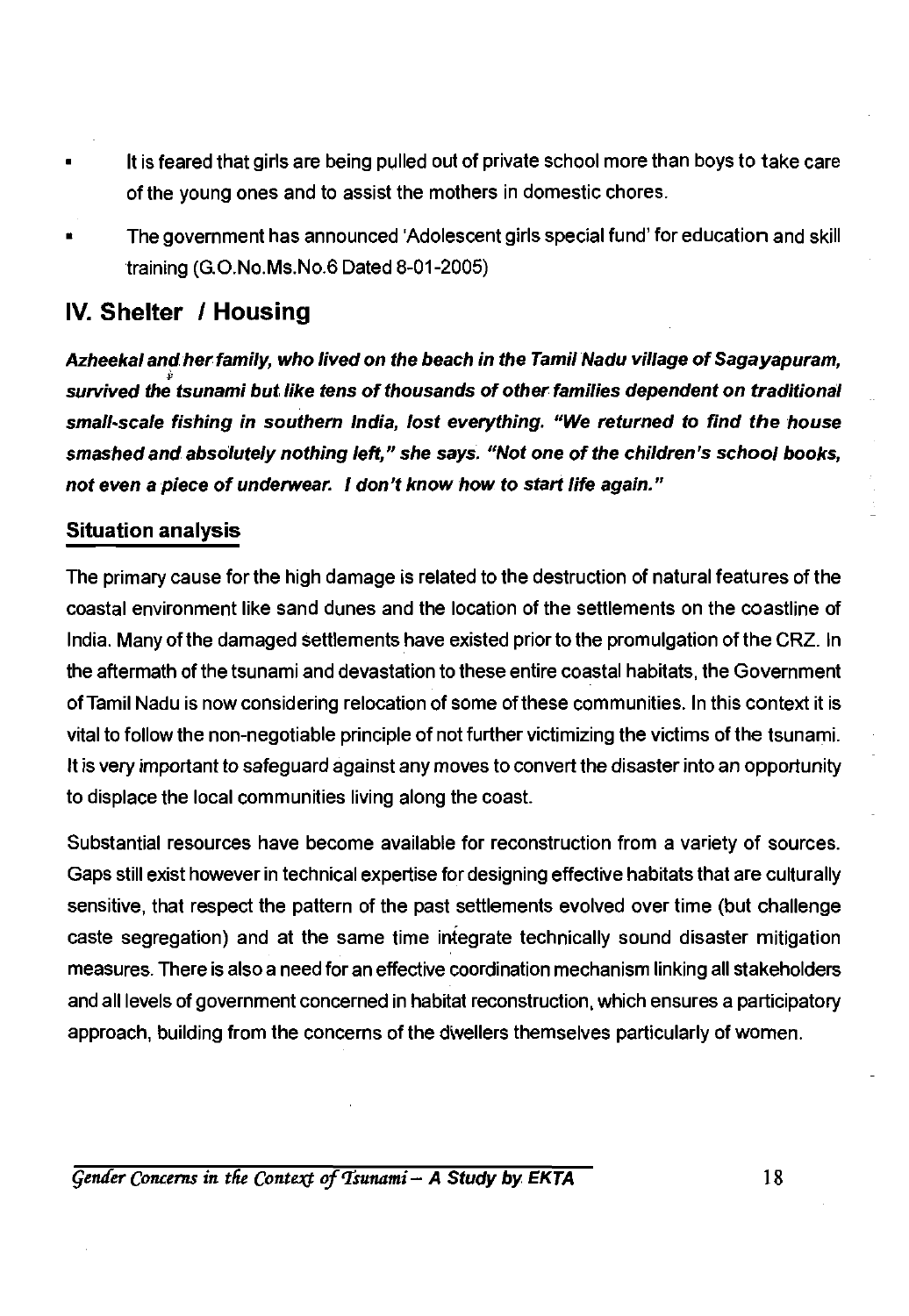#### **Male domination in camps**

Immediately after Tsunami, affected communities were given shelter in camps. There was no privacy for women, no sense of security as men can walk in at any time. Camps were sites of power and control. Men exerted their physical strength and were able to force their issues. There was a noted absence of opportunities for women to speak out their opinions and concerns. There was no possibility for women to take part in the decision-making. As usual others spoke on behalf of women. In this backdrop one can understand the focus of the media coverage, totally ignoring the livelihood loss of women.

#### **Temporary Shelter**

- The lands identified for the temporary shelters in most of the areas were a low-lying area. Two problems arise in this construction. During rains, water enters the shelters. The damp flooring, in the temporary shelters which was aggravated by water logging during rains caused immense inconvenience and made the residence vulnerable to health hazards.
- The distances between the shelters are less than 5 ft..4m.The light roofing in shelters is simply nailed from the topside alone thus in the time of high winds the roof can be blown. Most of the temporary shelters are tinned or tarred which is not suitable for stay.
- The flooring of most of the temporary shelters was damp causing immense problem in storing the grains, clothing which was distributed to them as relief material by the NGOs and Government-, which were the meager belongings.
- Most of the temporary shelters has common toilets, which has flimsy or no doors. There were problems related to water and sanitation and garbage collection system is missing in most of the places.
- In Tuticorin the women shared that the state itself forcefully evicted people with the said objective of ensuring physical safety and placed them at a faraway place where they find it difficult to continue their traditional occupation.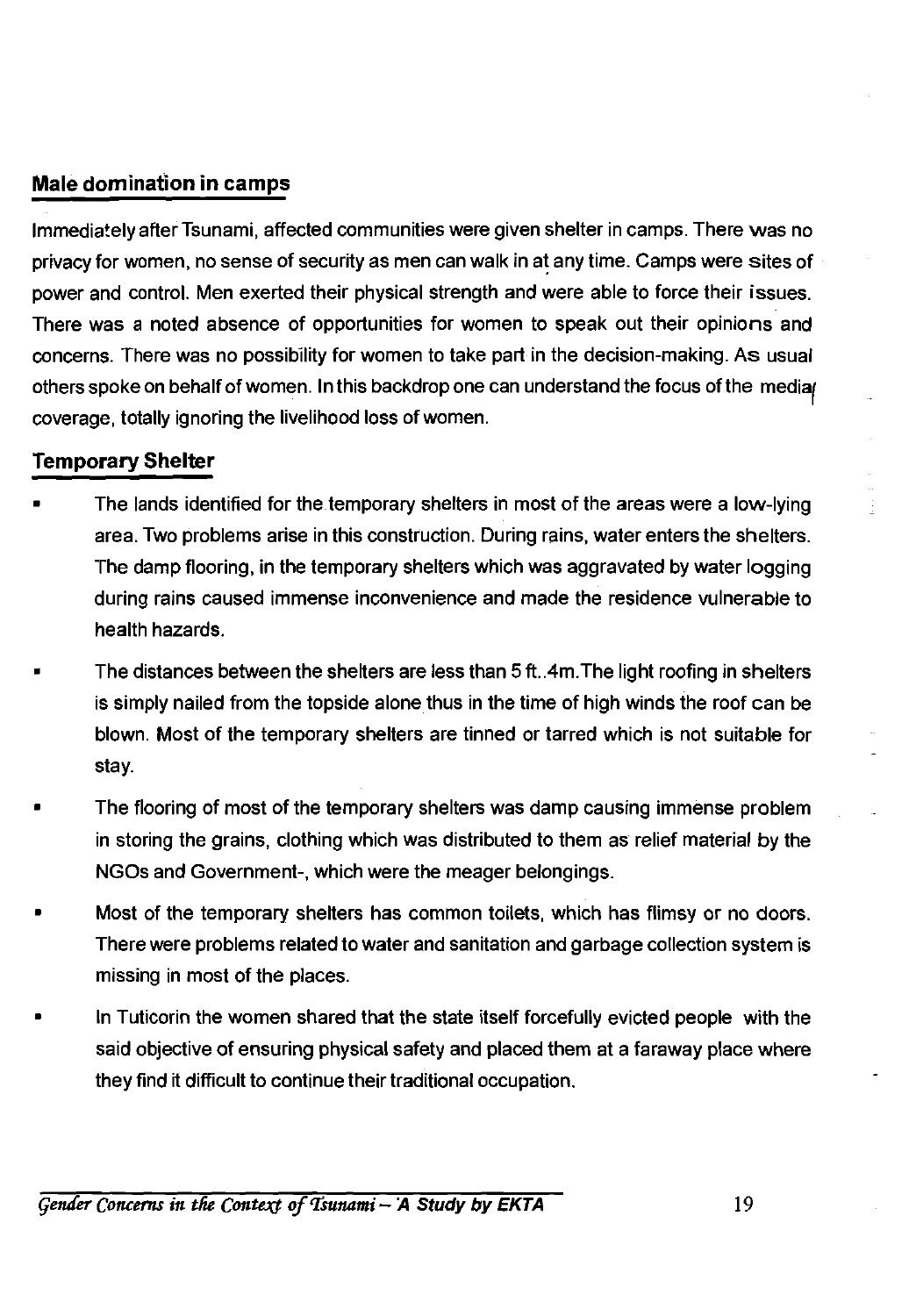#### **Permanent Housing**

*"The killer waves damped our houses with seaweed. It took 11 days to clear the house. Still it needs repairing and white washing. We were not given compensation. Our children suffered from diarrhea. Many of us have lot of health complaints. When we approached the VAO for relief measures, he replied that he couldn't consider our petition, as there is no death in the families. We feel helpless." Jothi from Pookollai kadamagalagud. a* 

*"According to Malliga of Mallipattinam vice president, Meenava Pengal Kootamaippu, most of the houses were situated within the 200mts. The VAO has collected signatures from women in the absence of men in applications to relinquish their land title by force. He has intimidated them that their electricity and water connection will be terminated and their ration card will be cancelled. The government has planned to develop a coastal park in this area ".* 

- The circular letter dated 19.01.2005 by Mr. R.Santhanam, I.A.S., the Special Commissioner of Relief and Rehabilitation clearly stated that the existing houses will have to be handed over to the government by a process of relinquishment for appropriate action, since the beneficiaries in the new locations will be given full ownership patta for the area under their enjoyment and the construction will be fully funded either by the government or by the Non Governmental Organisations / Voluntary Agencies / Public and Private Enterprises / National / International Rehabilitation Organisation.
- The government has announced that 'the title of the house will be given in the joint names of the wife and husband and if one of them is not alive, in the name of the survivor and the eldest child. The houses cannot be alienated / mortgaged /sold for ten years. Any transfer of the share of the wife's property to the husband will be declared void'.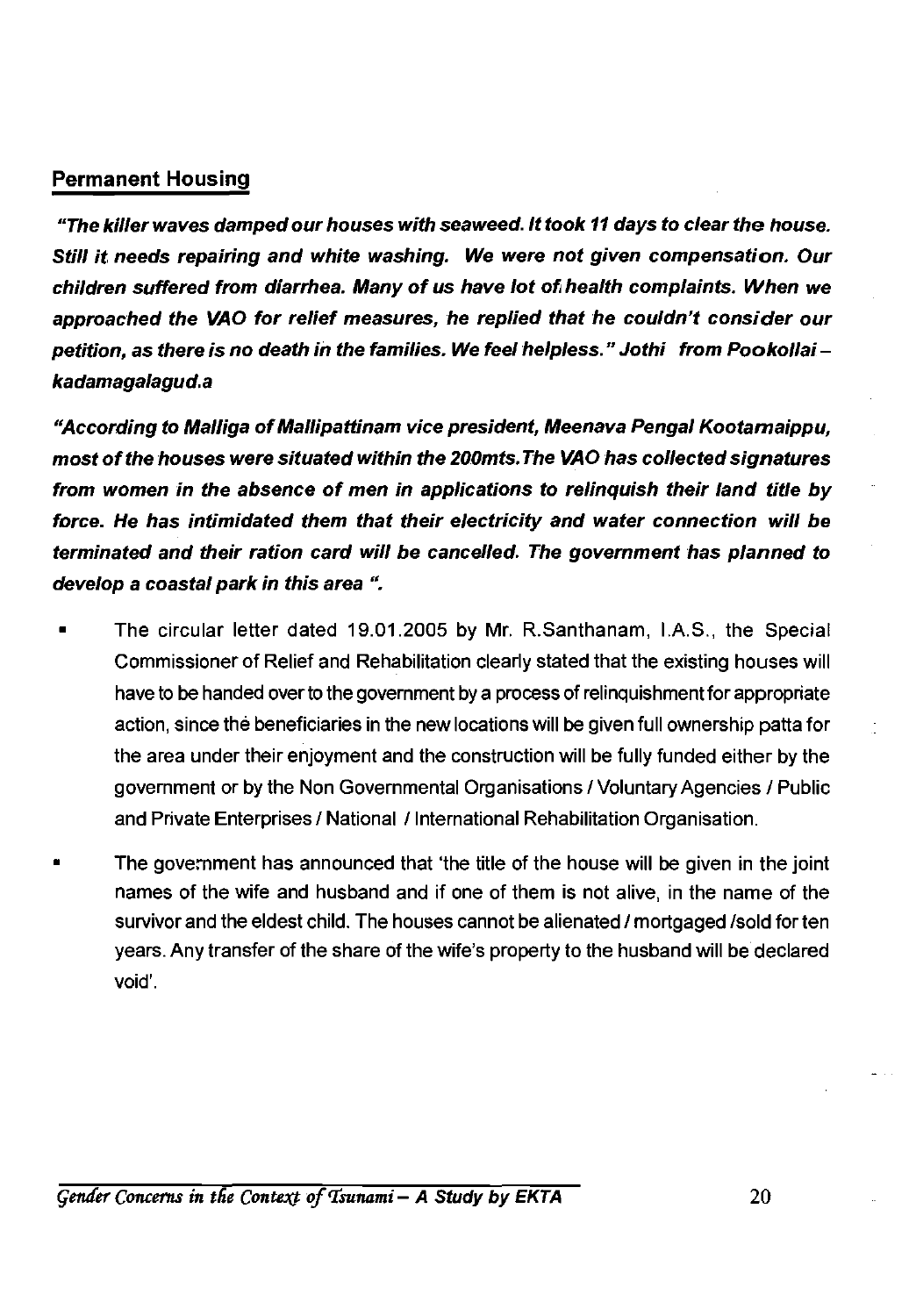#### <span id="page-26-0"></span>**V. Livelihood**

*"Chinnachacha, 50 year old woman, a fishing vendor from Poombukar fisher village, went to buy fish on morning of 26th December 2004. To her alarm, she saw behind her 50 feet wall ofseawater rushing at a high speed. It was so sudden she did not have time to collect her fish basket. The rushing wave swept her into a thorny bush. Her hair got caught in the bush and she could not move. For her luck, someone rushed to her and rescued her from the bush, carried her in the neck deep water to a safer place. After the wave receded, she rushed outside to recover her basket. To her shock she realized that the wave had swept away her basket, money and killed her husband. She also lost all her belongings. Life looks now bleak for this widow".* 

#### **Situational analysis**

Women's role in fisheries has historically not been recognized by government policy makers, though it periodically provides lip service on its commitment to the development of fisherwomen. As early as the 1950s the TN government launched a "quick transport scheme" for fishermen, though it was women who were involved in marketing fish. Now also such biases continue (ICSF, 1997b). The government provides off-season compensation to only fishermen. While several schemes are in place for fishermen, very few of them are directed at fisherwomen. Combined with the assumption that women's contribution to household income is insignificant, the government has not formulated any scheme to provide life or accident insurance cover to fisherwomen while they are at work. On the other hand accident or life insurance cover is provided for fishermen. Though the TN government has formed all fisherwomen's co-operatives, very few of them are now functioning. At times not only are the needs of fisherwomen ignored due to such assumptions, but they are also displaced by gender-blind policies of the government.

#### **Labor market transformation**

In post Tsunami situation labor market transformations have been the third key process impinging on the livelihood possibilities of the poor, particularly women. There is a trend towards an occupational hierarchy for the poor in which casual daily labor is the least preferred employment. Within the context of such an occupational hierarchy, the 'capacity to shift'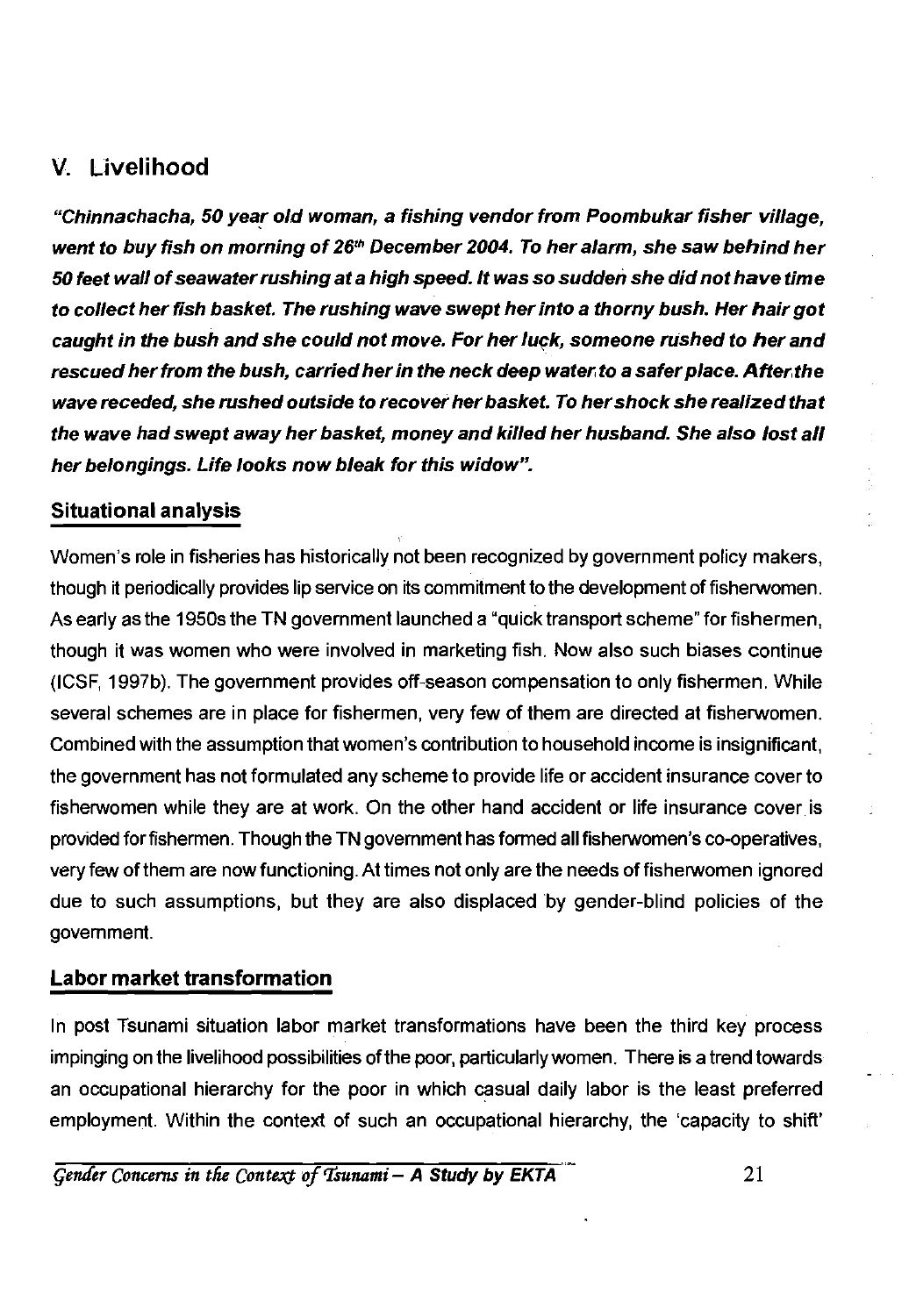becomes the key livelihood concern for the poor who face social marginalisation particularly women. Correspondingly, there is a great emphasis on access to finance, social networking and human capital factors which generate this 'capacity' at the level of the individual household.

• The 'capacity to shift' is increasingly becoming a new dividing line within the ranks of the poor with those unable to negotiate such shifts emerging as new categories of poor. This includes a large number of women. Most of the NGOs and donors have opted to work with the directly affected population. It is an irony that the indirectly victimized communities who are pushed to a newly created refugee status by the killer waves are becoming relief dependants. But neither the NGOs nor the government supports them.

#### **VI. Greater vulnerability of Women in Disasters**

Gender based inequalities interact with social class, race and ethnicity and age, which put some women and girls especially at high risk. Gender inequalities with respect to enjoyment of human rights political and economic status, land ownership, housing conditions, exposure to violence, education and health and in particular, reproductive and sexual health, make women more vulnerable before during and after disasters.

Clearly high rates of female poverty are an important factor in increasing women's risk in disasters. Also, women's human rights are not comprehensively enjoyed throughout the disaster process. In addition, their economic and social rights are violated in disaster process when mitigation, relief and reconstruction process don't consider the different capacities and needs of men and women, or their differential impact.

The right to adequate health care is violated when relief efforts do not meet the specific health needs (physical and mental) of women throughout their life cycle and especially when trauma has occurred.

The right to the security of the persons is violated when women and girls are victims of sexual and other form of violence while in relief camps or in temporary housing. Civil and political rights are denied if women cannot act autonomously and participate fully at all decision-making levels in matters regarding mitigation and recovery.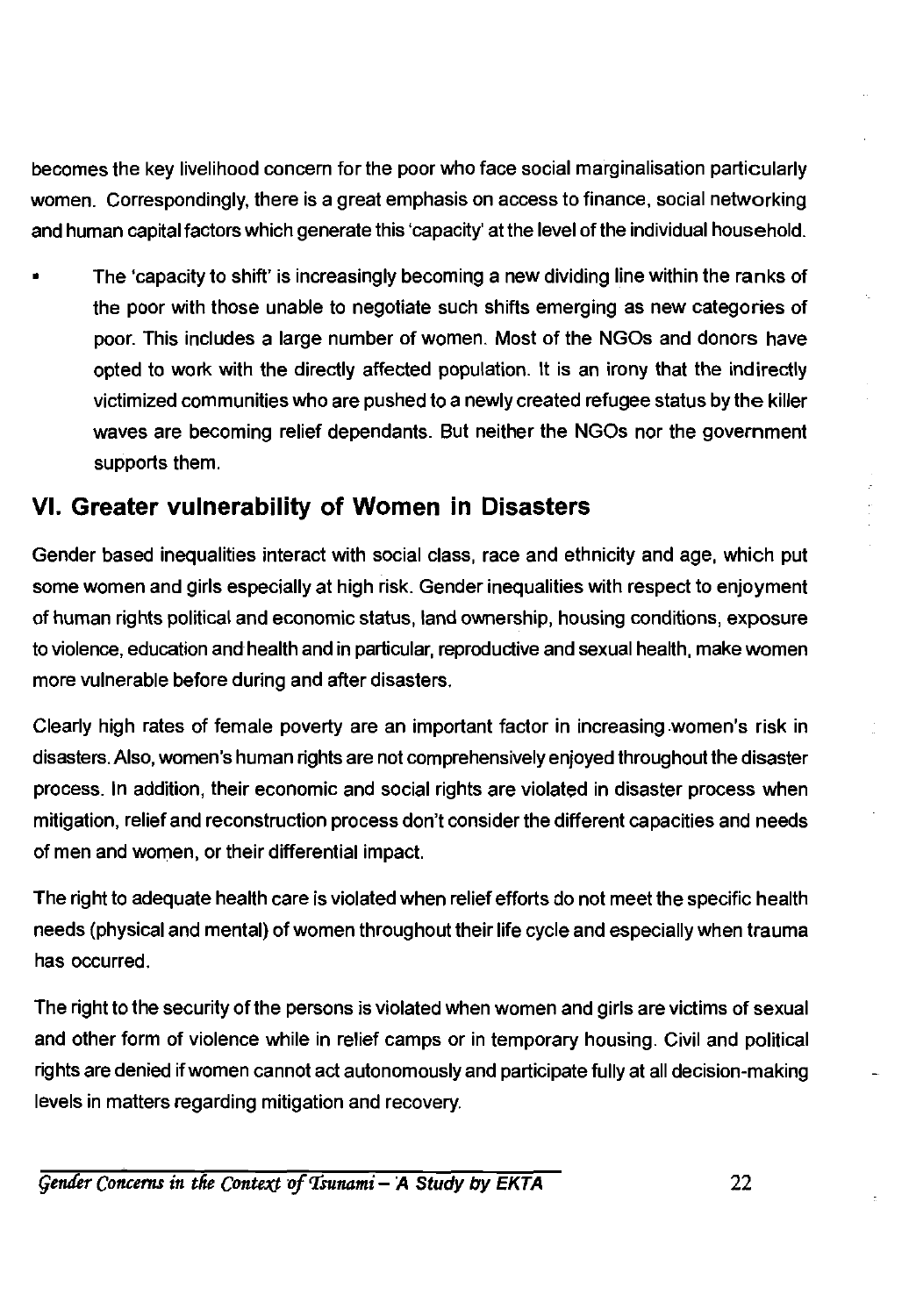- Local survivors cite various reasons why the waves might have killed more women than men. Women lost their lives in their attempt to save their children and older family members. Some women also died due to cultural factors. The socially constructed identities for married women such as mangalasutra, bangles and anklet prevented them from running towards safer places as they got struck with all these physical objects.
- Women and adolescent girls lost their clothing when they were thrown by the wave. They preferred to die than to come out naked into the open. This shows the strong internalization of social values binding women, like 'shame and chastity'.
- A gendered division of labor restricts the participation of women and men to certain activities and results in different needs, capabilities and capacities. When the tsunami hit, many men were fishing at sea while the women waited near the shore for the boats to come in with the catch that they would collect, clean, and then take to the market to sell.
- One of the main arguments with regard to greater vulnerability to women is that women are poorer than men. The different and unequal ownership, access and control that women and men have over resources contribute largely to this vulnerability
- The lack of recognition (invisibility) to women's livelihoods is another major concern. This includes equal wage for equal work and ownership of assets like houses and boats, as well as life insurance and insurance of income-generating assets. It is a relief to note that some NGOs have given boats and nets to the women SHGs. But by and large it was seen that women are a neglected lot with regard to receiving compensation for the loss of livelihood. Women are bearing the burden of food shortage. Women are taking fresh loans to repay old loans.
- Natural disasters in a wide range of contexts have weakened women and girls' status and their ability to negotiate within and outside the family. The loss of assets, and family members all contribute to increased gender inequality. This has been clearly demonstrated in the affected communities.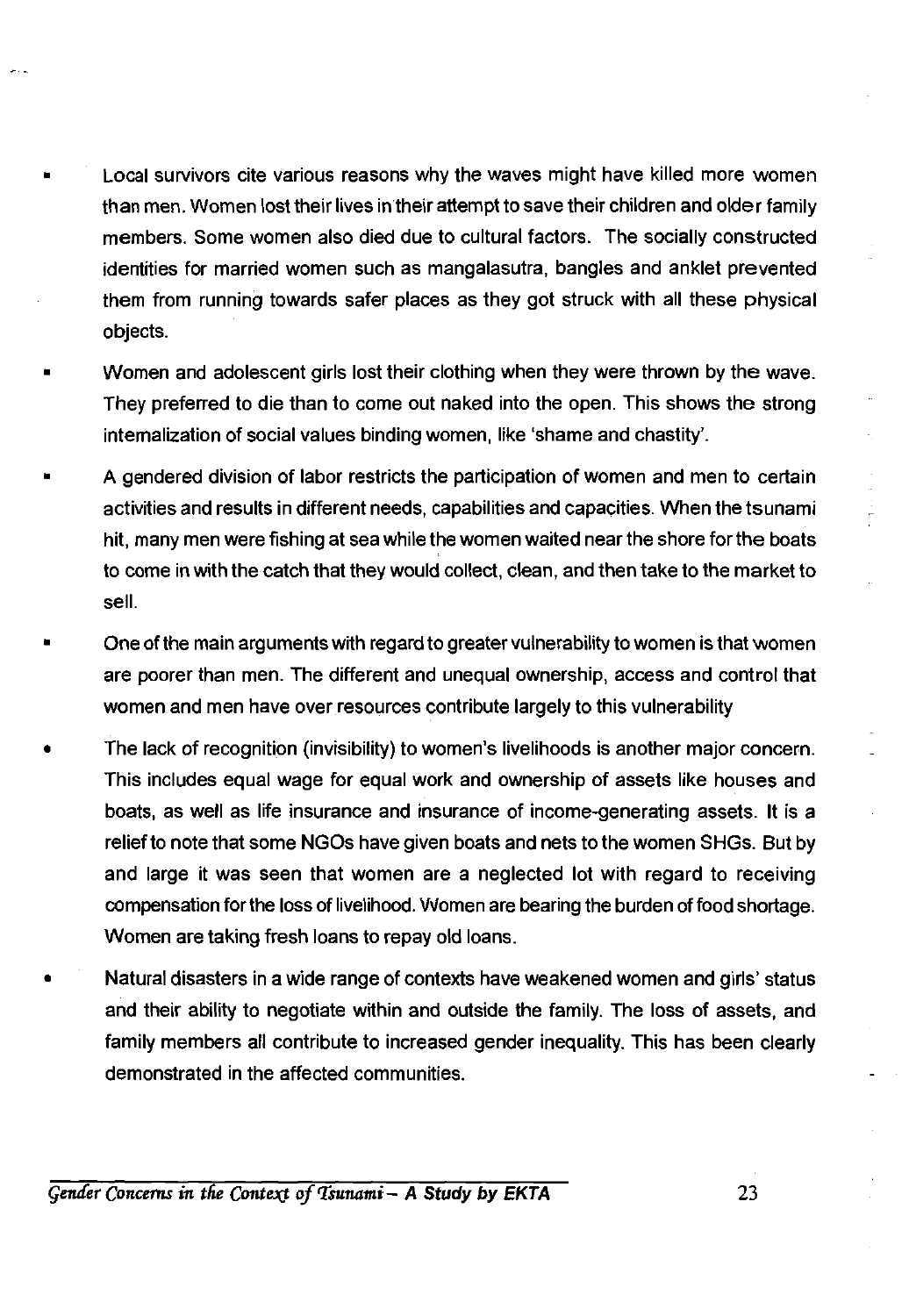#### **VII. Violence Against Women**

#### **Situational analysis**

Violence Against Women is one of the most under represented issue that gets sidelined in disaster situations. The short term and long term impact of this is visible in the lives of women in terms of their participation in the development process.

The new money gained by the loss of the family members has given some of the men a new class identity and they have approached younger women for remarriage. Marriages are also forced on both adolescent boys and girls to obtain the relief benefits. Young widows face physical and psychological insecurity. Few men are marrying again because their wives have been sterilized and children have died. For some young women, their marriages stopped for want of dowry.

Domestic violence often increases when men's traditional breadwinning roles are shattered by natural disasters. In some cases such relief has lead to men marrying adolescent girls, bigamy selling of rations for drinking.

#### **Issues with women and adolescent children**

- The structure of families has also undergone a change. Traditional gender roles are also being challenged in some homes as men deal with the crisis and take on the responsibilities of single parenting and learn to perform new roles.
- There is increase in pressure on women to bear children, particularly in communities where more children have died. Women who had undergone family planning operations are either forced to go for recanalization or accept remarriage of the husband. As a result of this there is more violence against women.
- There is an increase in the number of girls' marrying within the extended families in some of the affected villages in Cuddalore. This is considered as a measure for providing life and protection to these girls.
- It was reported that girls whose marriages were fixed before the tsunami and who have lost both their parents are being married off by members of the extended family or the community to other young men. These marriages seem to be done in desperation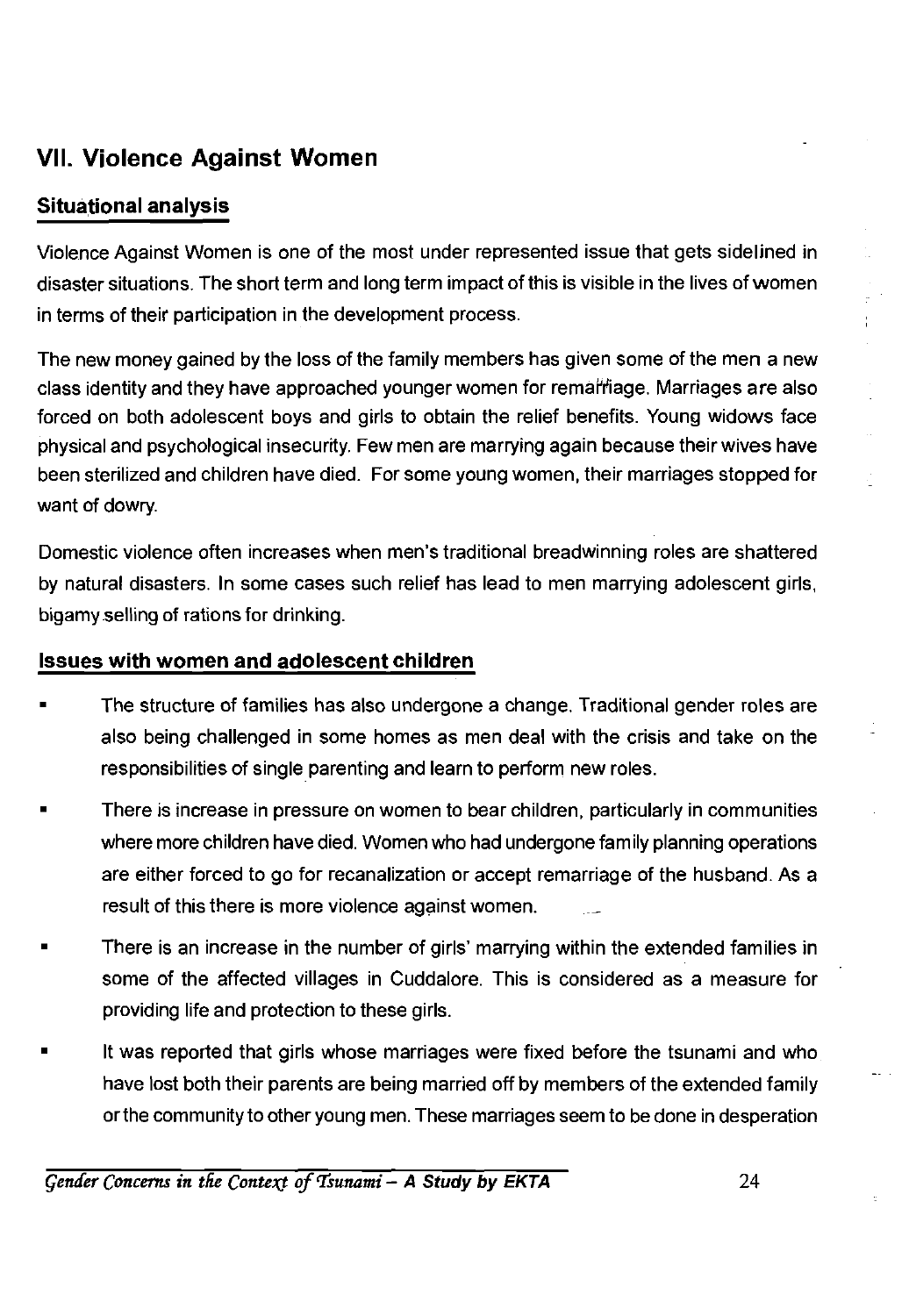and without the girls' consent. It is a common sight to see remarriage of older men to younger women.

- There was no physical and social security for women who have lost their husbands. Reports from Nagai and Kanyakumari reveals that women and adolescent girls, unable to manage the stress are attempting suicide.
- Early marriages for adolescent girls were reported in many of the coastal pockets. This is viewed as a deterrent to girl's education and overall development.
- Access to new money has strengthened the mobility of men resulting in increase in substance use and alcoholism.
- With the loss of so many women, others are fulfilling the traditional 'caring role of women in families'. Many new forms of live in relationships are emerging. Widows and old women who have survived are also in a desperate position and need extra support. In Nagarcoil, in Kanyakumari District inTamilNadu, for instance, many of the old women are now gathering and selling firewood to support themselves.

### **VIII. The role of NGOs and other civil society organisations in the reconstruction process**

It was observed that NGOs were actively involved in mobilizing relief for the affected victims in their respective areas. But there was insufficient planning and coordination for the mid term and long term rehabitation interventions

- There was no concerted effort for campaigning for a disaster management act
- Reaching out the funds claimed by the state to the victims of Tsunami was not monitored.
- Mainstreaming gender in the rehabilitation interventions of both NGOs and the state were not prioritized
- The very neutrality of the state and NGO approach to security and livelihood has hindered any interventions that sought to ensure women's safety.
- In Kanyakumari the women's organizations that were actively engaged in the initial phase of rescue and relief got sidelined for reasons not known in the later phase of rehabilitation.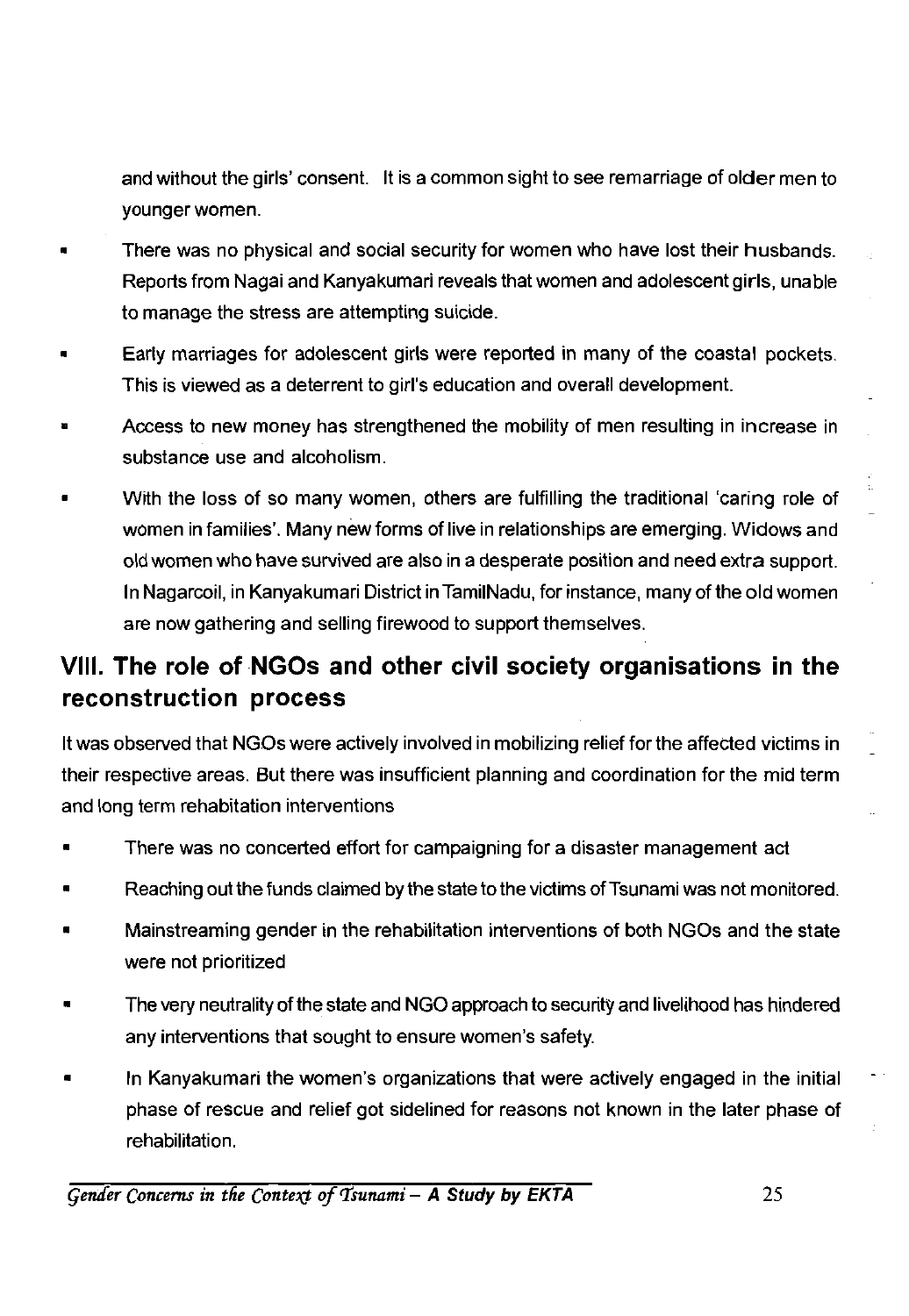#### **Role of SHGs**

- While GO 33 declares all the coastal districts as Tsunami affected districts, the relief and rehabilitation programmes are implemented only in 8 districts where there were loss of lives and property. The SHGs belonging to the Mahalir Thittam are given loans up to Rs 3000 in the affected districts. The SHGs, which are not part of Mahalir Thittam, are not given loans within the affected districts. Public interest litigation has been filed in this regard by a civil society organization and the case is pending.
	- In Karaikal medu and in Nagai, women's federations played an active role in the relief operations and initiatives towards reconstruction phases. These women were engaged in rescuing people, searching for the missing ones and distribution of relief materials. In Karaikal medu the women interfaced with the traditional Panchayat leaders and were able to participate in the decision making process. The active roles played by women in some of these places have threatened the male leadership and the male leadership has replaced the woman leadership.
- However in many places SHGs were not able to assert their positions. One such example is given below

*" When we demanded an endorsement for the damages, the RDO replied you were not washed away by the tsunami. You are alive and physically well and you should not look for government relief measures. You should earn your livelihood by your own efforts. Our panchayat was a silent spectator and did not support us in our demand- Jeeva from Pattukottai ".*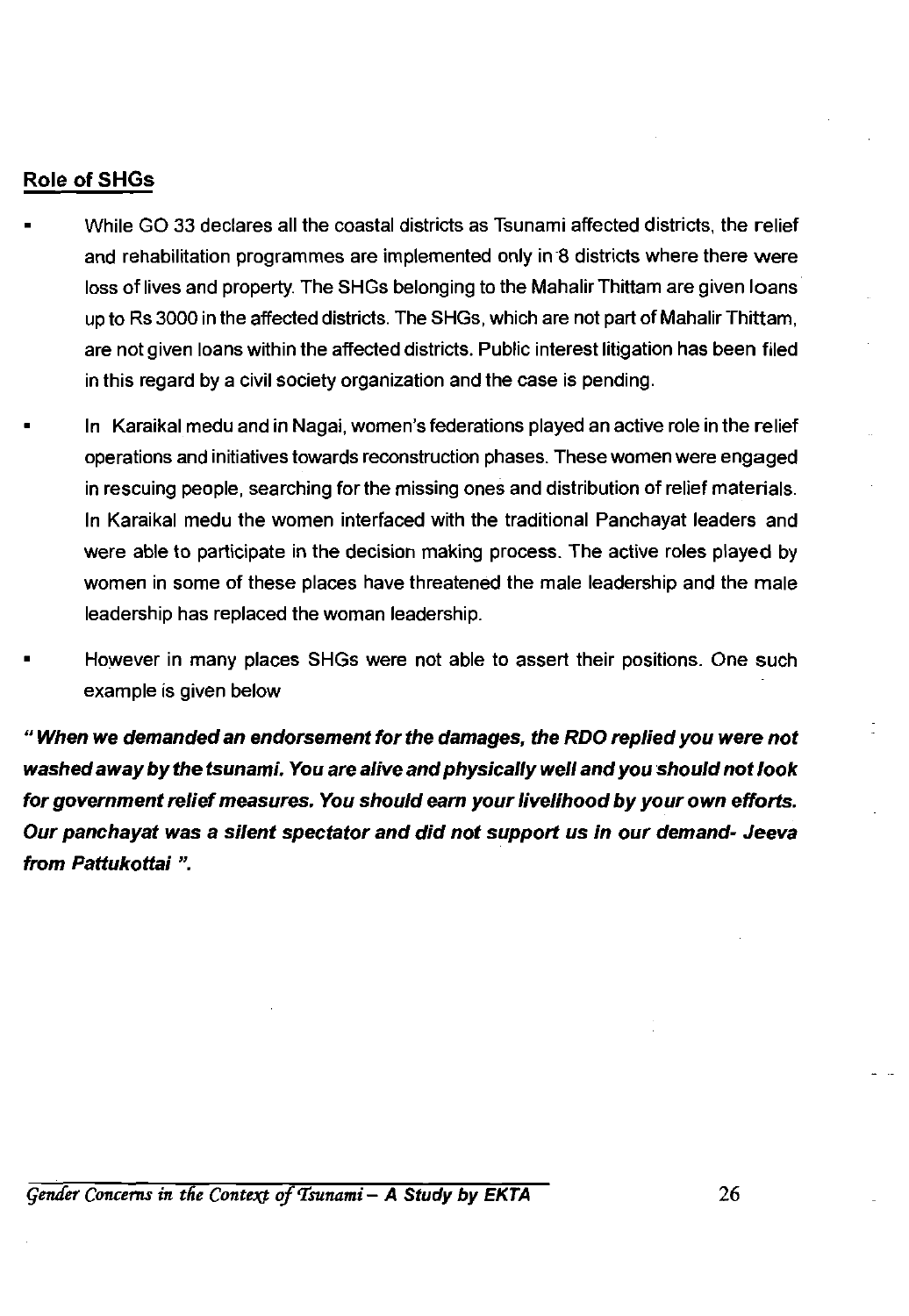### **CHAPTER V**

#### **Suggestions and Recommendations**

*The effectiveness of Aid programmes wiii fall short unless greater attention is paid to gender equality because ownership is central to the new Aid strategy. It must include women who are not only citizens but also key stakeholders in their country's development. (Noelin Heyzer, Executive Director, UNIFEM)* 

- The relief and rehabilitation policy should be inclusive, making special provisions for those at the very bottom of the socio-economic hierarchy.
- Disaggregate data by sex, caste, class, age, ethnicity, religion and disability.
- Both state and non-state agencies working with the affected communities need to be made aware about the gender specific needs of women. Gender sensitive guidelines must be issued to officials to ensure that women and girls are guaranteed safety and security from gender based violence.
- It is absolutely necessary that women become a part of the structures of administration put in place to deal with displacement and other problems faced by those who are affected by Tsunami at every level, from the village level to right up to the state and central level operations. In particular it is critical that women become an integral part of the committees at district and state level.
- Recognize women's capacity as a resource in both risk-reduction and,in disaster management, and reject the view of women as helpless victims. Provide women with necessary information and skills that would enable them to reduce their vulnerability. Include women in all stages of disaster management plans.
- Ensuring of land rights, housing and shelter benefits, creation of employment; training and livelihood support for women particularly those who lost their husbands and . otherwise single women, women with disability and old women should be given priority.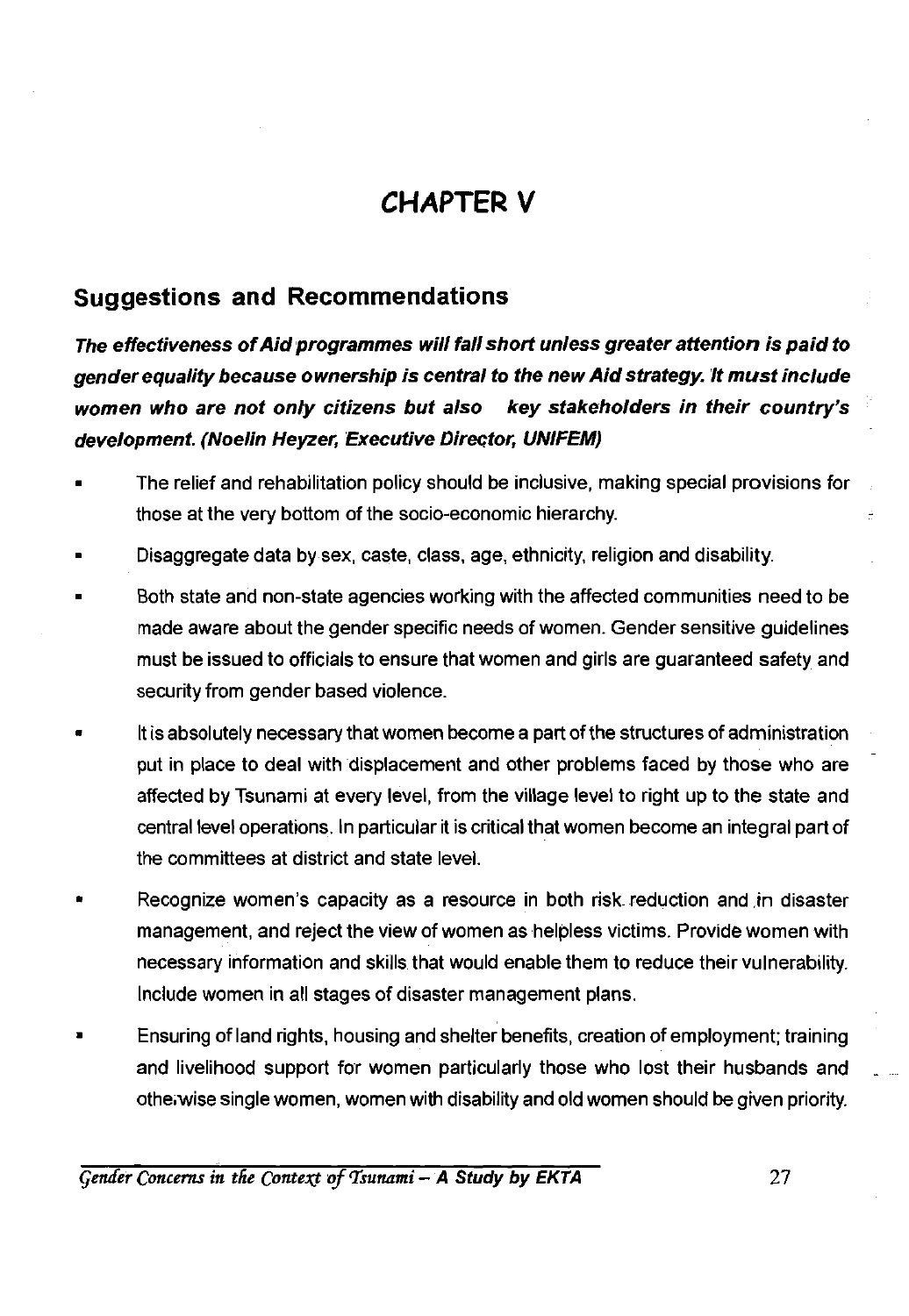- The planning for relocation must have women's participation, as they are the most vulnerable category. The physical security of women and their children will be far greater in communities that are well known to them and where they have strong social resources. For example women who are able to access familiar religious sites, markets, hospitals, relatives, friends and other resources will be far less vulnerable to abuse, exploitation and psychological distress. Relocating in unfamiliar areas will have negative implications for their psychosocial and emotional status.
- Special attention must be made to land rights, housing and shelter benefits, creation of employment, reestablishment of livelihoods, training and livelihood support for women. Special consideration should be given to the specific needs of widows, women supported household, women with disability and aged women.
- Women's groups and community based groups should be supported to work with displaced women and to build closer relationships that may pave the way for more open discussions regarding the issue of violence as well as more constructive interaction with officials and important decision makers
- Counseling for children and women needs to be organized on a sustained manner; with due recognition of the local realities. Equally important is the sensitivity to the age group and gender practices in the region.
- In the current situation, protection of women and their dignity in the temporary shelters and in camps is necessary Privacy issues need to be addressed by placing water sources, toilets and kitchens at convenient locations. In camps, it means designating private spaces where women can undergo medical examinations. (Oxfam Paper)
- The panchayat government should be entrusted with the responsibility of dispersing the funds from the state for reconstruction and monitoring the reconstruction process in coordination with Non Governmental Organisations (NGOs) and Community Based Organizations (CBOs)
- The Tamilnadu state has announced the formation of "Tsunami waves Relief committees" at district panchayat and ward levels in all the coastal districts. It has to be constituted immediately with adequate women's representation.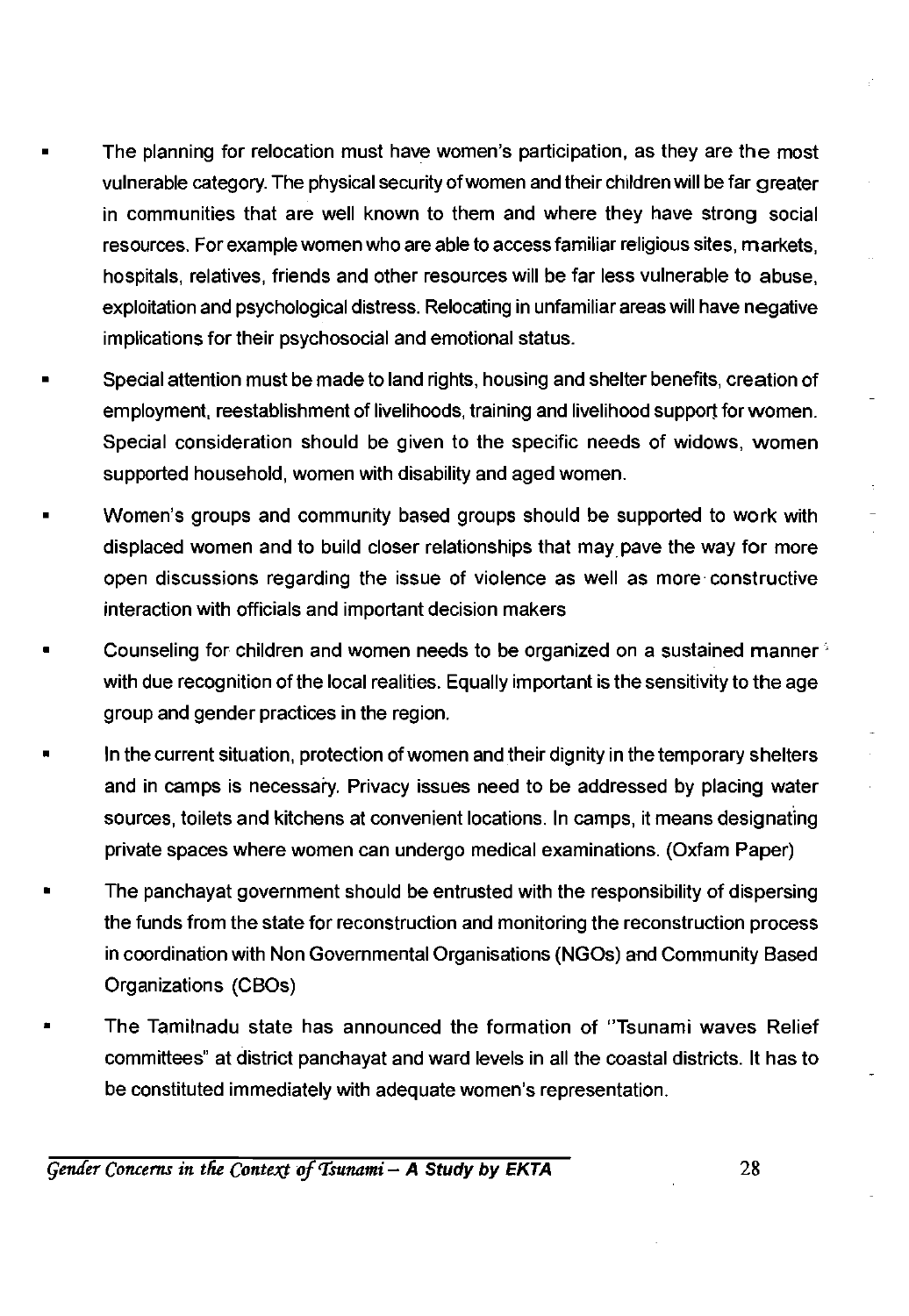- The elected government must prepare the demographic data; the need assessment data and village development plan and the reconstruction plan must be executed with the CBOs under the leadership of elected government
- Reduce relief expenditure by investing more on disaster risk reduction and on building communities with equal opportunities for work that can strengthen their ability to cope with disaster. The rehabilitation process need to prioritize the following vulnerable groups: women living in poverty, elderly women, women with disabilities, women supported households, socially isolated widows, women in shelters/landless, women living alone, and women with chronic illness.

*" On that fatal morning, Vasanthi, a woman activist of SNEHA in Nagai was attending to her household chores with her daughter and son, while her second daughter Vineetha was away in her grandmother's house. Before Vasanthi could realize what was happening, 50 feet of tidal wave washed away her house. Vasanthi and her son ran for their lives and got stuck in wild thorn bush. They lay there dead. When Vineetha realized that she lost her mother, brother and sister, her heart was torn apart. Every evening Vasanthi used to come to her mother's place and hold Vineetha. Now, everyday Vineetha recalls her mother holding her and weeps inconsolably. Struck by the trauma, her grandfather has become speechless. (Report of SNEHA, 20005)"* 

*" My family was totally dependant on the income from the petty shop. The shop was washed away by the killer waves. Till to day I was not given compensation. Tsunami has not washed my shop. It has pushed me to impoverishment. Now we were left as beggars looking for people like you to intervene and support. Would the government come forward to secure our right to livelihood? Amirthavalli a petty shop owner"* 

*Vimala sobs as she recalls the horrors of the tsunami that devastated the small fishing communities of Kanyakumari district at the southern tip of India. "It took mere minutes to destroy us completely," she says. " My husband my mother-in-law and I just managed to grab a child each, then we were swept out. My child slipped out of my grasp. I thought that was it. Then a body hit me. I grabbed at it. By some miracle, it was my daughter brought back to me."*